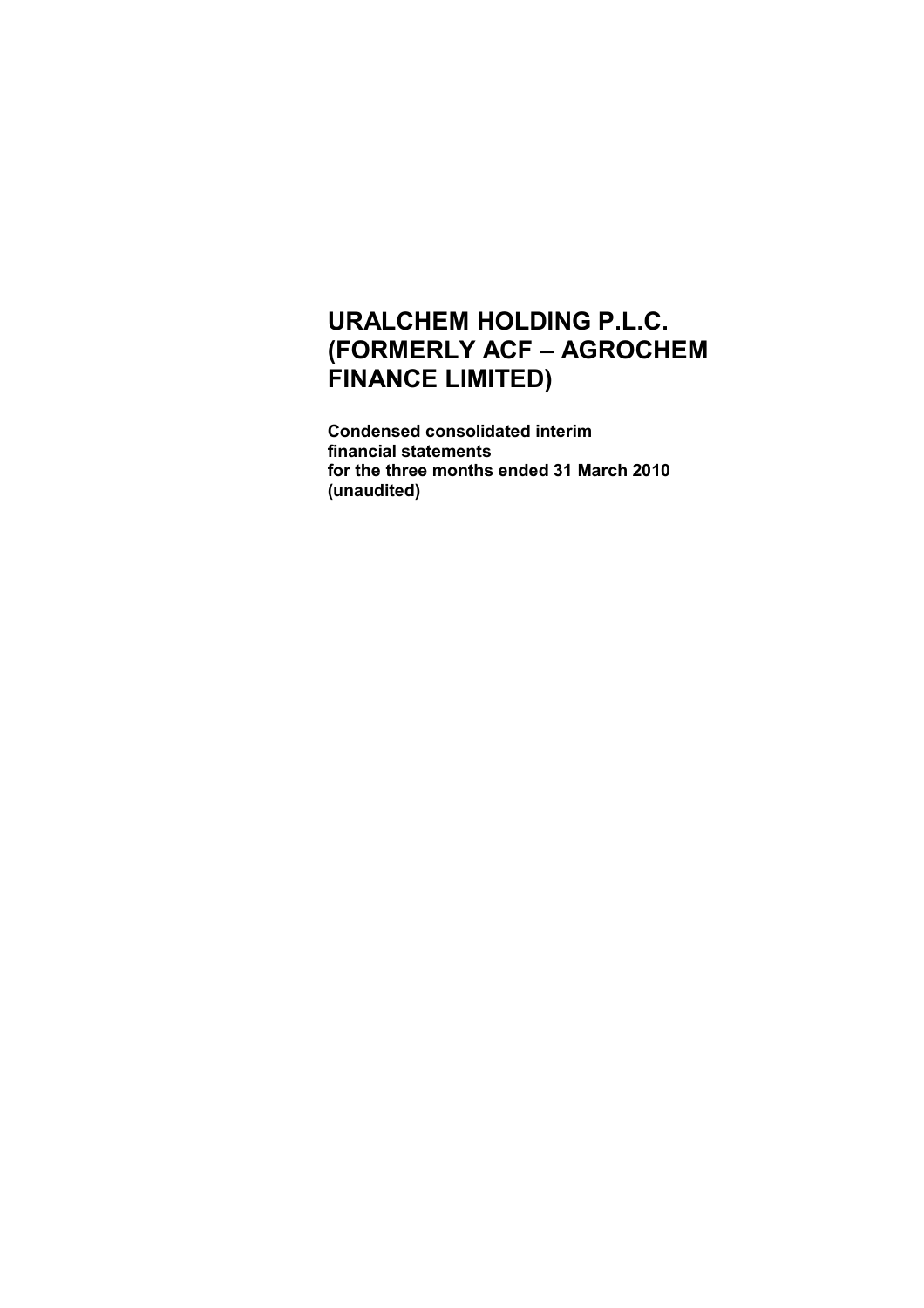### **TABLE OF CONTENTS**

# Statement of management's responsibilities for the preparation and approval of the unaudited condensed consolidated interim financial statements for the three months ended 31 March 2010...............................................1 Condensed consolidated interim financial statements for the three months ended 31 March 2010 (unaudited): Condensed consolidated interim income statement (unaudited)................................................................................2 Condensed consolidated interim statement of comprehensive income (unaudited)....................................................3 Condensed consolidated interim statement of financial position (unaudited).............................................................4 Condensed consolidated interim statement of cash flows (unaudited)................................................................... 5-6 Condensed consolidated interim statement of changes in equity (unaudited) ............................................................7 Notes to the condensed consolidated interim financial statements (unaudited).....................................................8-24

#### **Page**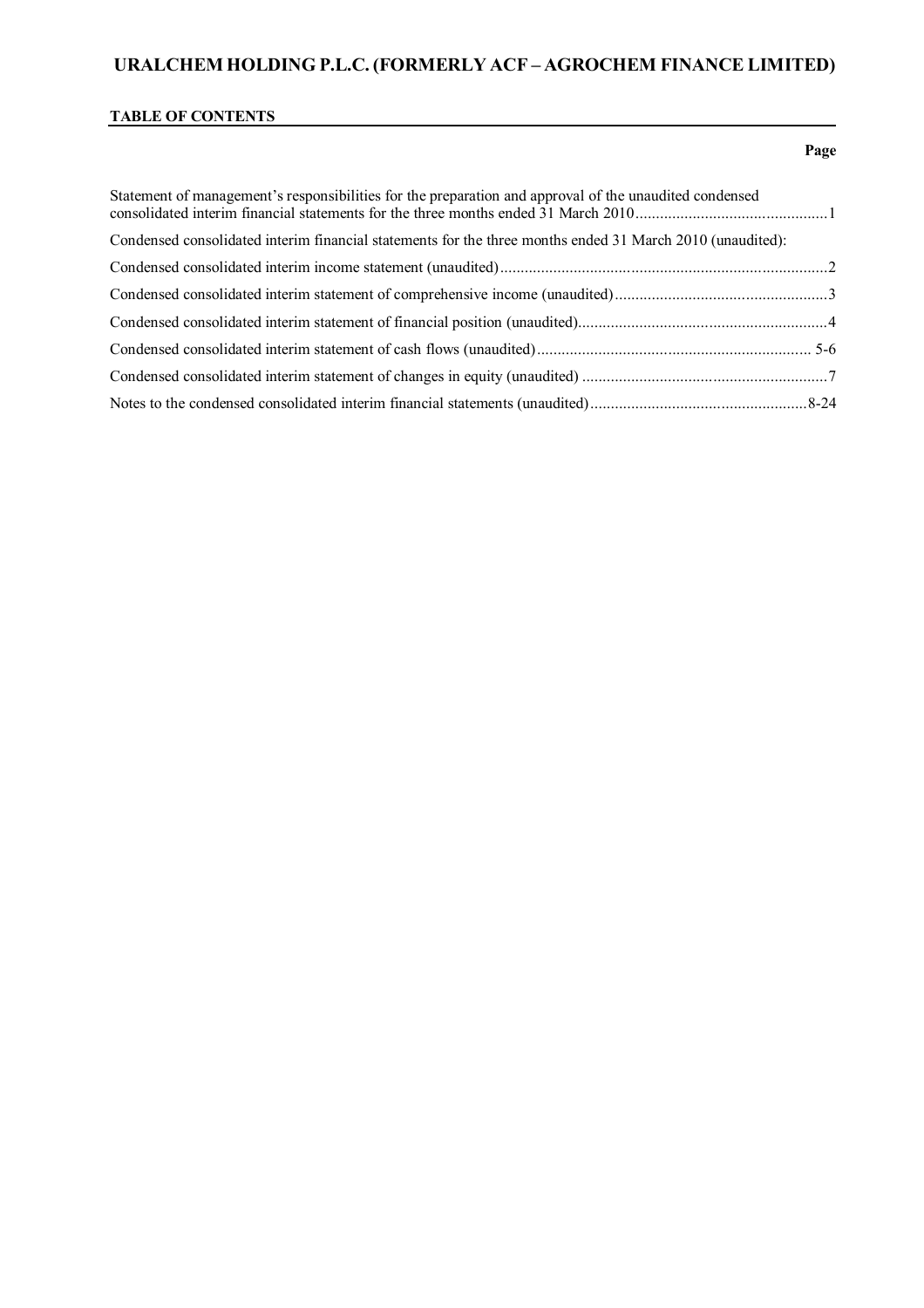### **STATEMENT OF MANAGEMENT'S RESPONSIBILITIES FOR THE PREPARATION AND APPROVAL OF THE UNAUDITED CONDENSED CONSOLIDATED INTERIM FINANCIAL STATEMENTS FOR THE THREE MONTHS ENDED 31 MARCH 2010**

The following statement is made with a view to stipulate the responsibilities of management in relation to the unaudited condensed consolidated interim financial statements of UralChem Holding P.L.C. and its subsidiaries (the "Group").

Management is responsible for the preparation of unaudited condensed consolidated interim financial statements that present fairly the financial position of the Group as at 31 March 2010, the results of its operations, cash flows and changes in equity for the three months then ended, in accordance with International Accounting Standard 34 Interim Financial Reporting.

In preparing the unaudited condensed consolidated interim financial statements, management is responsible for:

- selecting suitable accounting principles and applying them consistently;
- making judgements and estimates that are reasonable and prudent;
- stating whether International Financial Reporting Standards have been followed, subject to any material departures disclosed and explained in the unaudited condensed consolidated interim financial statements; and
- preparing the unaudited condensed consolidated interim financial statements on a going concern basis, unless it is inappropriate to presume that the Group will continue in business for the foreseeable future.

Management, within its competencies, is also responsible for:

- designing, implementing and maintaining an effective system of internal controls, throughout the Group;
- maintaining statutory accounting records in compliance with local legislation and accounting standards in the respective jurisdictions in which the Group operates;
- taking steps to safeguard the assets of the Group; and
- detecting and preventing fraud and other irregularities.

The unaudited condensed consolidated interim financial statements for the three months ended 31 March 2010 were approved and signed on 15 June 2010 by:

Victor N. Zorkin Elena A. Zevako

\_\_\_\_\_\_\_\_\_\_\_\_\_\_\_\_\_\_\_\_\_\_\_\_\_ \_\_\_\_\_\_\_\_\_\_\_\_\_\_\_\_\_\_\_\_\_\_\_\_\_ Director Chief Financial Officer

Limassol, Cyprus 15 June 2010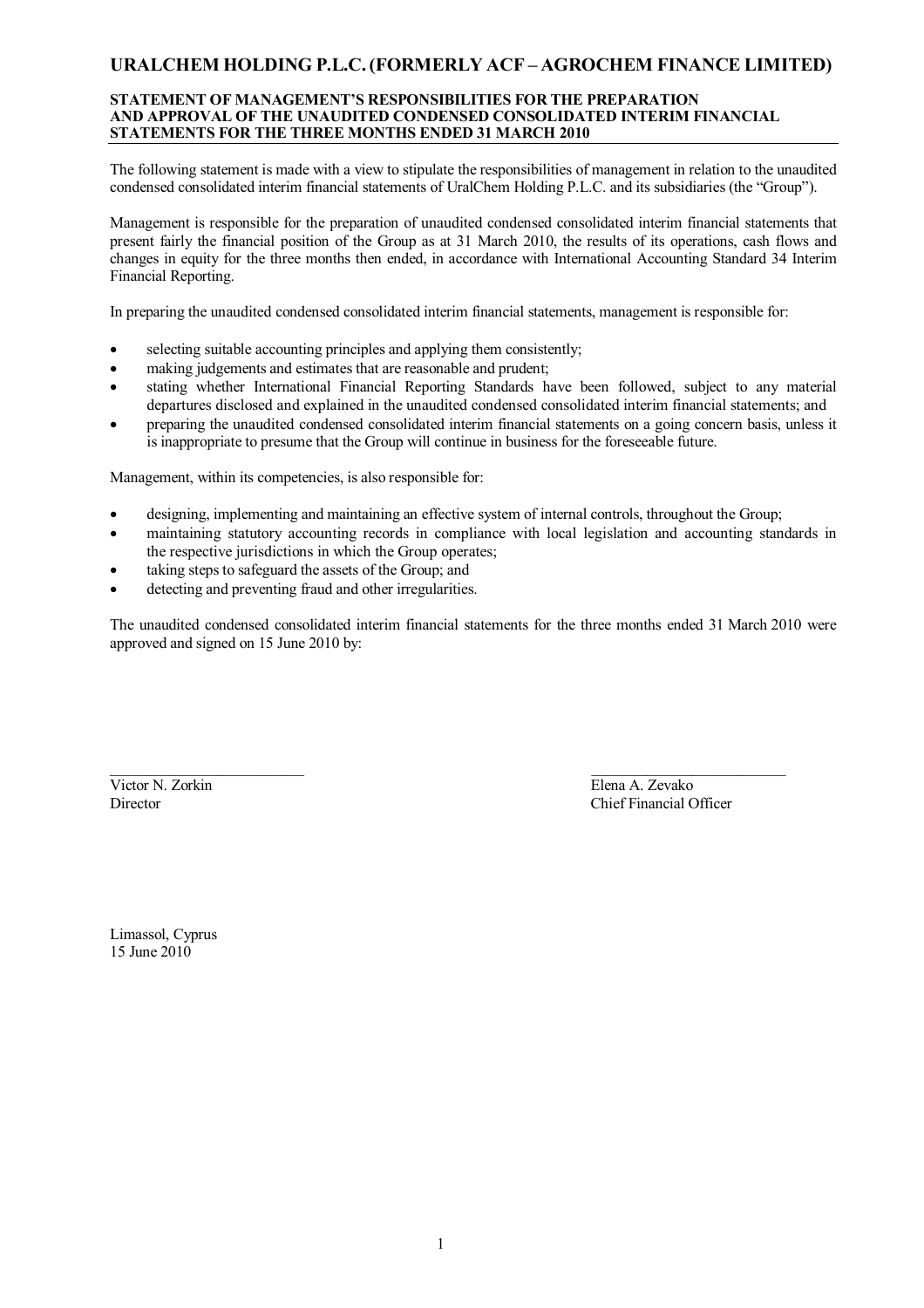### **CONDENSED CONSOLIDATED INTERIM INCOME STATEMENT FOR THE THREE MONTHS ENDED 31 MARCH 2010 (UNAUDITED)**

|                                                                                                         | <b>Notes</b> | Three months ended<br>31 March 2010 | Three months ended<br>31 March 2009 |
|---------------------------------------------------------------------------------------------------------|--------------|-------------------------------------|-------------------------------------|
| Revenue                                                                                                 |              |                                     |                                     |
| Sales of goods<br>Other sales                                                                           | $\sqrt{6}$   | 308,188<br>16,495                   | 220,467<br>14,090                   |
| <b>Total revenue</b>                                                                                    |              | 324,683                             | 234,557                             |
| Cost of sales                                                                                           | 7            | (173, 974)                          | (131, 743)                          |
| <b>Gross profit</b>                                                                                     |              | 150,709                             | 102,814                             |
| Selling and distribution expenses<br>General and administrative expenses<br>Net loss from derivative    | $8\,$<br>9   | (81,202)<br>(27, 596)               | (70, 562)<br>(21, 876)              |
| financial instruments<br>Other operating income                                                         |              | 2,589                               | (17,699)<br>19,992                  |
| Other operating expenses                                                                                |              | (5,643)                             | (5,963)                             |
| <b>Operating profit</b>                                                                                 |              | 38,857                              | 6,706                               |
| Interest income<br>Interest expense<br>Share of loss of associates<br>Foreign exchange gain/(loss) from | 11           | 492<br>(40, 575)<br>(794)           | 19,850<br>(36,295)<br>(154)         |
| financing activities                                                                                    |              | 29,509                              | (133, 298)                          |
| Profit/(loss) before tax                                                                                |              | 27,489                              | (143, 191)                          |
| Income tax                                                                                              |              | (8, 858)                            | 25,388                              |
| Profit/(loss) for the period                                                                            |              | 18,631                              | (117, 803)                          |
| Attributable to:                                                                                        |              |                                     |                                     |
| Shareholders of the parent<br>Non-controlling interest                                                  |              | 21,253<br>(2,622)                   | (110, 824)<br>(6,979)               |
|                                                                                                         |              | 18,631                              | (117, 803)                          |
| Earnings/(loss) per share                                                                               |              |                                     |                                     |
| Weighted average number of ordinary<br>shares in issue during the period                                |              | 175,000,000                         | 10,110                              |
| Basic and diluted earnings/(loss) per<br>share (US dollars per share)                                   |              | 0.12                                | (10, 961.8)                         |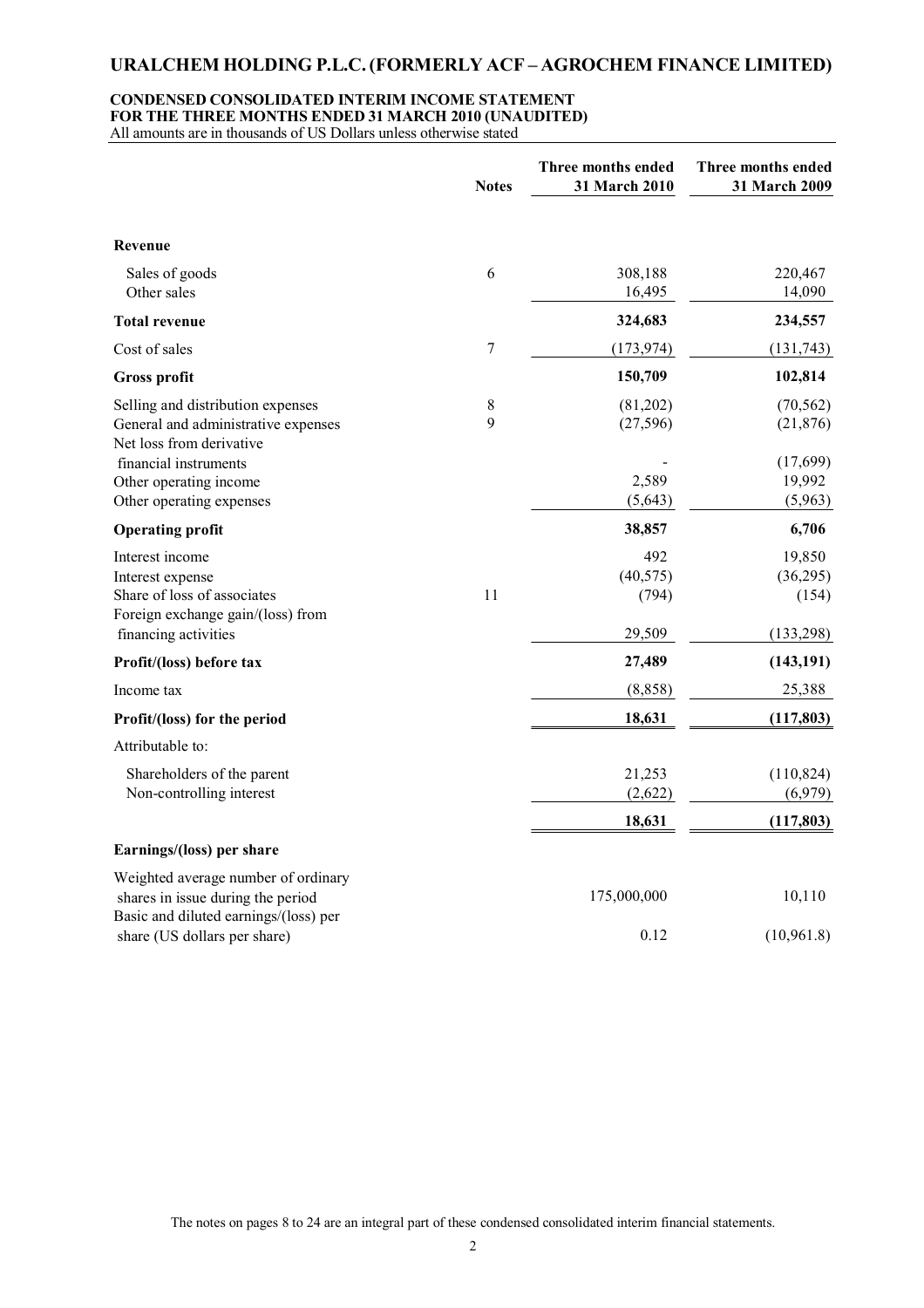### **CONDENSED CONSOLIDATED INTERIM STATEMENT OF COMPREHENSIVE INCOME FOR THE THREE MONTHS ENDED 31 MARCH 2010 (UNAUDITED)**

|                                                                             | Three months ended<br>31 March 2010 | Three months ended<br>31 March 2009 |
|-----------------------------------------------------------------------------|-------------------------------------|-------------------------------------|
| Profit/(loss) for the period                                                | 18,631                              | (117,803)                           |
| Other comprehensive income/(loss):<br>Effect of translation to presentation |                                     |                                     |
| currency                                                                    | 1,736                               | (26,669)                            |
| Other comprehensive income/(loss)                                           | 1,736                               | (26, 669)                           |
| Total comprehensive income/(loss)<br>for the period                         | 20,367                              | (144, 472)                          |
| Total comprehensive income/(loss)<br>for the period attributable to:        |                                     |                                     |
| Shareholders of the parent                                                  | 20,888                              | (127, 598)                          |
| Non-controlling interest                                                    | (521)                               | (16, 874)                           |
|                                                                             | 20,367                              | (144, 472)                          |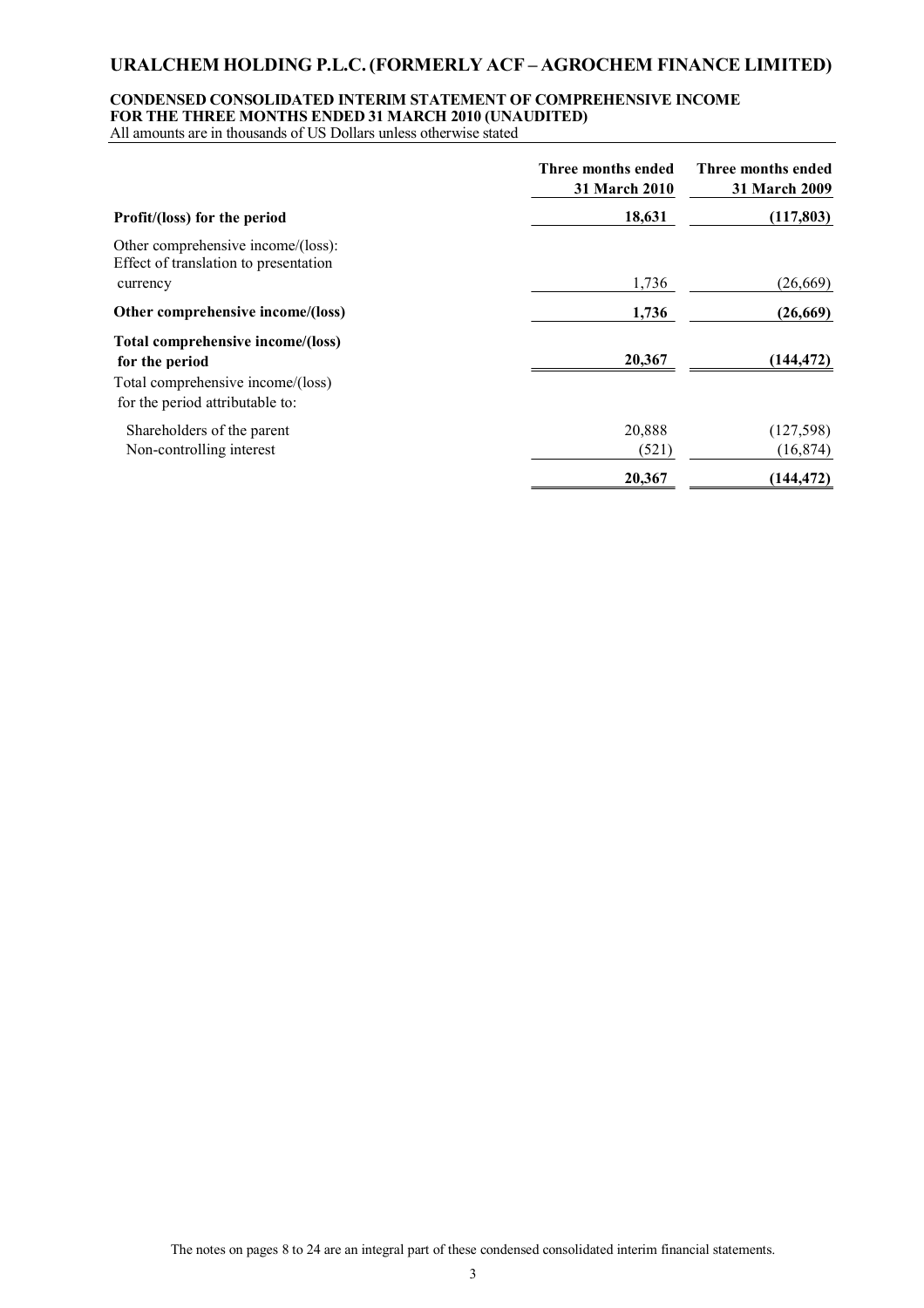# **CONDENSED CONSOLIDATED INTERIM STATEMENT OF FINANCIAL POSITION**

**AS AT 31 MARCH 2010 (UNAUDITED)**

|                                            | <b>Notes</b> | 31 March 2010 | 31 December 2009 |
|--------------------------------------------|--------------|---------------|------------------|
| <b>ASSETS</b>                              |              |               |                  |
| Non-current assets                         |              |               |                  |
| Property, plant and equipment              | 10           | 719,576       | 722,938          |
| Goodwill                                   |              | 174,710       | 169,624          |
| Intangible assets                          |              | 8,946         | 8,158            |
| Investments in associates                  | 11           | 34,961        | 35,304           |
| Inventories                                | 12           | 35,489        | 29,605           |
| Available-for-sale investments             |              | 183,169       | 177,837          |
| Other financial assets                     |              | 5             | 7,359            |
| Deferred tax assets                        |              | 60,493        | 55,153           |
|                                            |              | 1,217,349     | 1,205,978        |
| <b>Current</b> assets                      |              |               |                  |
| Inventories                                | 12           | 119,435       | 101,502          |
| Trade and other receivables                |              | 65,363        | 40,583           |
| Advances paid and prepaid expenses         |              | 31,377        | 28,948           |
| Income tax receivable                      |              | 6,983         | 10,119           |
| Other taxes receivable                     |              | 75,690        | 95,306           |
| Other financial assets                     |              | 44,825        | 36,973           |
| Cash and cash equivalents                  |              | 48,521        | 53,658           |
|                                            |              | 392,194       | 367,089          |
| <b>TOTAL ASSETS</b>                        |              | 1,609,543     | 1,573,067        |
| <b>EQUITY AND LIABILITIES</b>              |              |               |                  |
| <b>Capital and reserves</b>                |              |               |                  |
| Share capital                              | 13           | 1,374         | 1,374            |
| Additional paid-in capital                 |              | 152,223       | 152,223          |
| Foreign currency translation reserve       |              | (67,001)      | (66, 636)        |
| Accumulated deficit                        |              | (238, 149)    | (259, 386)       |
| <b>Equity attributable to shareholders</b> |              |               |                  |
| of the parent                              |              | (151, 553)    | (172, 425)       |
| Non-controlling interest                   |              | 72,157        | 73,121           |
| <b>Total equity</b>                        |              | (79, 396)     | (99, 304)        |
| <b>Non-current liabilities</b>             |              |               |                  |
| Loans and borrowings                       | 14           | 878,467       | 887,366          |
| Obligations under finance leases           |              | 41,753        | 43,094           |
| Trade and other payables                   |              | 17,628        | 17,628           |
| Retirement benefit obligations             |              | 8,054         | 7,635            |
| Deferred tax liabilities                   |              | 54,698        | 53,879           |
|                                            |              | 1,000,600     | 1,009,602        |
| <b>Current liabilities</b>                 |              |               |                  |
| Loans and borrowings                       | 14           | 528,844       | 533,604          |
| Obligations under finance leases           |              | 11,398        | 11,500           |
| Trade and other payables                   |              | 94,550        | 69,302           |
| Advances received                          |              | 34,115        | 39,705           |
| Income tax payable                         |              | 11,482        | 2,018            |
| Other taxes payable                        |              | 7,950         | 6,640            |
|                                            |              | 688,339       | 662,769          |
| <b>Total liabilities</b>                   |              | 1,688,939     | 1,672,371        |
| <b>TOTAL EQUITY AND LIABILITIES</b>        |              | 1,609,543     | 1,573,067        |
|                                            |              |               |                  |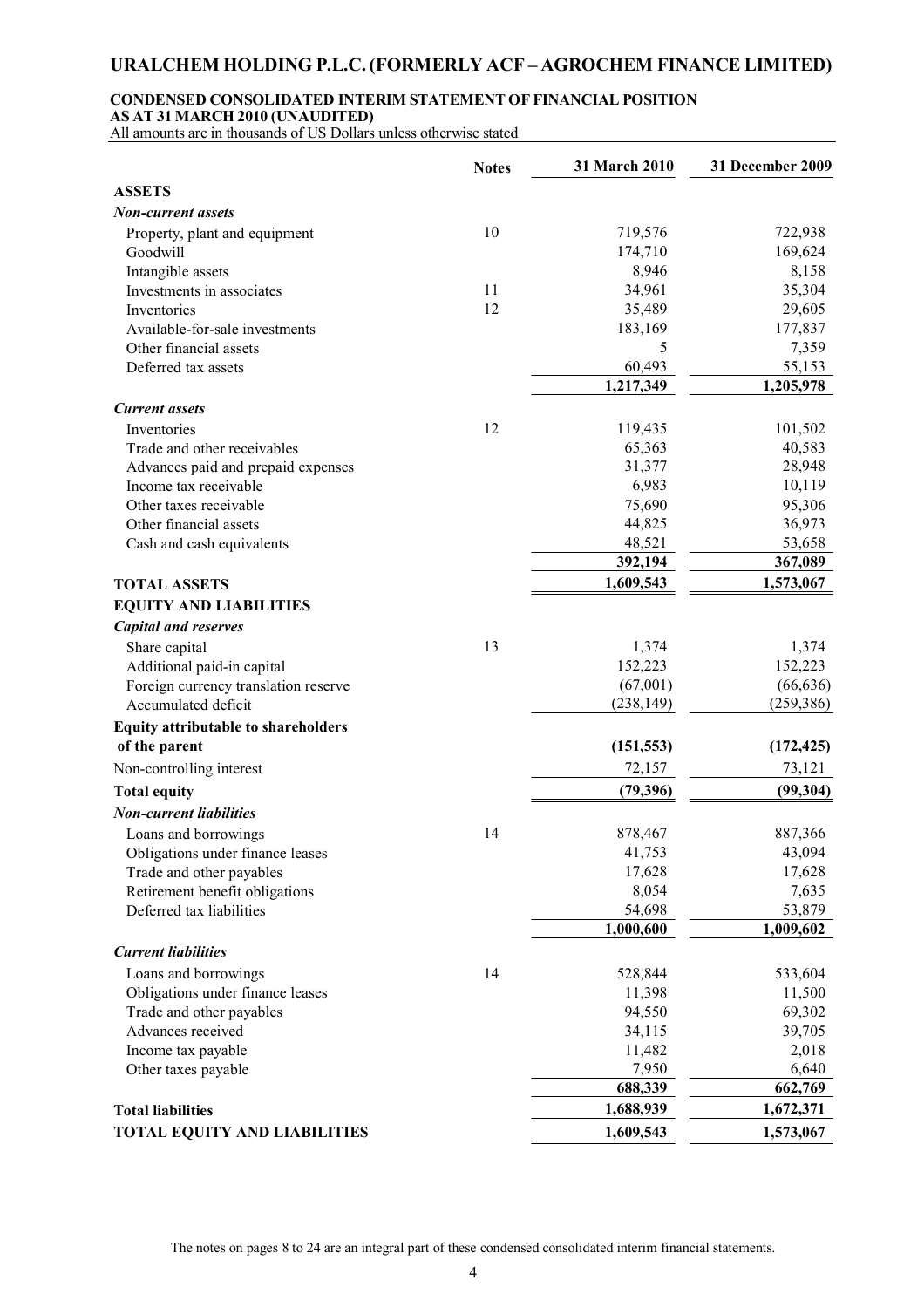### **CONDENSED CONSOLIDATED INTERIM STATEMENT OF CASH FLOWS FOR THE THREE MONTHSENDEDAS AT 31 MARCH 2010 (UNAUDITED)**

All amounts are in thousands of US Dollars unless otherwise stated

|                                                           | Three months ended<br>31 March 2010 | Three months ended<br>31 March 2009 |
|-----------------------------------------------------------|-------------------------------------|-------------------------------------|
| <b>Operating activities</b>                               |                                     |                                     |
| Profit/(loss) before tax                                  | 27,489                              | (143, 191)                          |
| Adjustments for:                                          |                                     |                                     |
| Depreciation of property, plant and equipment             | 27,150                              | 23,346                              |
| Amortisation of intangible assets                         | 460                                 | 467                                 |
| Change in fair value of derivative financial instruments  |                                     | (22, 413)                           |
| Change in provisions and allowances                       | (1, 187)                            | (106)                               |
| Write-down of inventory to net realisable value           | 720                                 | 8,191                               |
| Impairment of investments in associates                   |                                     | 2,454                               |
| Loss on disposal of property, plant and equipment         | 286                                 | 761                                 |
| Foreign exchange (gain)/loss, net                         | (25, 243)                           | 115,170                             |
| Share of loss of associates                               | 794                                 | 154                                 |
| Interest income                                           | (492)                               | (19, 850)                           |
| Interest expense                                          | 40,575                              | 36,295                              |
| Operating cash flows before working capital changes       | 70,552                              | 1,278                               |
| Increase in inventory                                     | (17,295)                            | (2, 419)                            |
| Increase in trade and other receivables                   | (24, 753)                           | (16, 835)                           |
| (Increase)/decrease in advances paid and prepaid expenses | (1, 462)                            | 280                                 |
| Decrease in other taxes receivable                        | 22,078                              | 7,335                               |
| Increase in retirement benefit obligations                | 187                                 | 184                                 |
| Increase in trade and other payables                      | 22,212                              | 22,157                              |
| (Decrease)/increase in advances received                  | (7, 357)                            | 6,611                               |
| Increase/(decrease) in other taxes payable                | 845                                 | (367)                               |
| <b>Cash generated from operations</b>                     | 65,007                              | 18,224                              |
| Interest paid                                             | (35,759)                            | (35, 226)                           |
| Income tax paid                                           | (840)                               | (950)                               |
| Net cash generated from/(used in) operating activities    | 28,408                              | (17, 952)                           |
| <b>Investing activities</b>                               |                                     |                                     |
| Increase of ownership in subsidiaries                     | (459)                               | (106)                               |
| Acquisition of available-for-sale investments             |                                     | (298)                               |
| Acquisition of short-term promissory note                 | (35,000)                            |                                     |
| Payments for property, plant and equipment                | (8,964)                             | (13,208)                            |
| Proceeds from sale of property, plant and equipment       | 3,733                               | 4,355                               |
| Payments for intangible assets                            | (994)                               | (3,224)                             |
| Loans issued                                              | (27, 896)                           | (9,825)                             |
| Proceeds from repayment of loans issued                   | 46,715                              | 23,969                              |
| Interest received                                         | 15,938                              | 2,206                               |
| Net cash (used in)/generated from investing activities    | (6,927)                             | 3,869                               |
| <b>Financing activities</b>                               |                                     |                                     |
| Proceeds from short-term loans and borrowings             | 72,969                              | 64,446                              |
| Repayment of short-term loans and borrowings              | (98, 540)                           | (27, 735)                           |
| Repayment of principal amounts of finance leases          | (1,440)                             | (2,255)                             |
| Net cash (used in)/generated from financing activities    | (27, 011)                           | 34,456                              |
| Net (decrease)/increase in cash and cash equivalents      | (5,530)                             | 20,373                              |
| Cash and cash equivalents at the beginning of the period  | 53,658                              | 118,301                             |
| Effect of exchange rate changes on the balance            |                                     |                                     |
| of cash held in foreign currencies                        | 393                                 | (729)                               |
| Cash and cash equivalents at the end of the period        | 48,521                              | 137,945                             |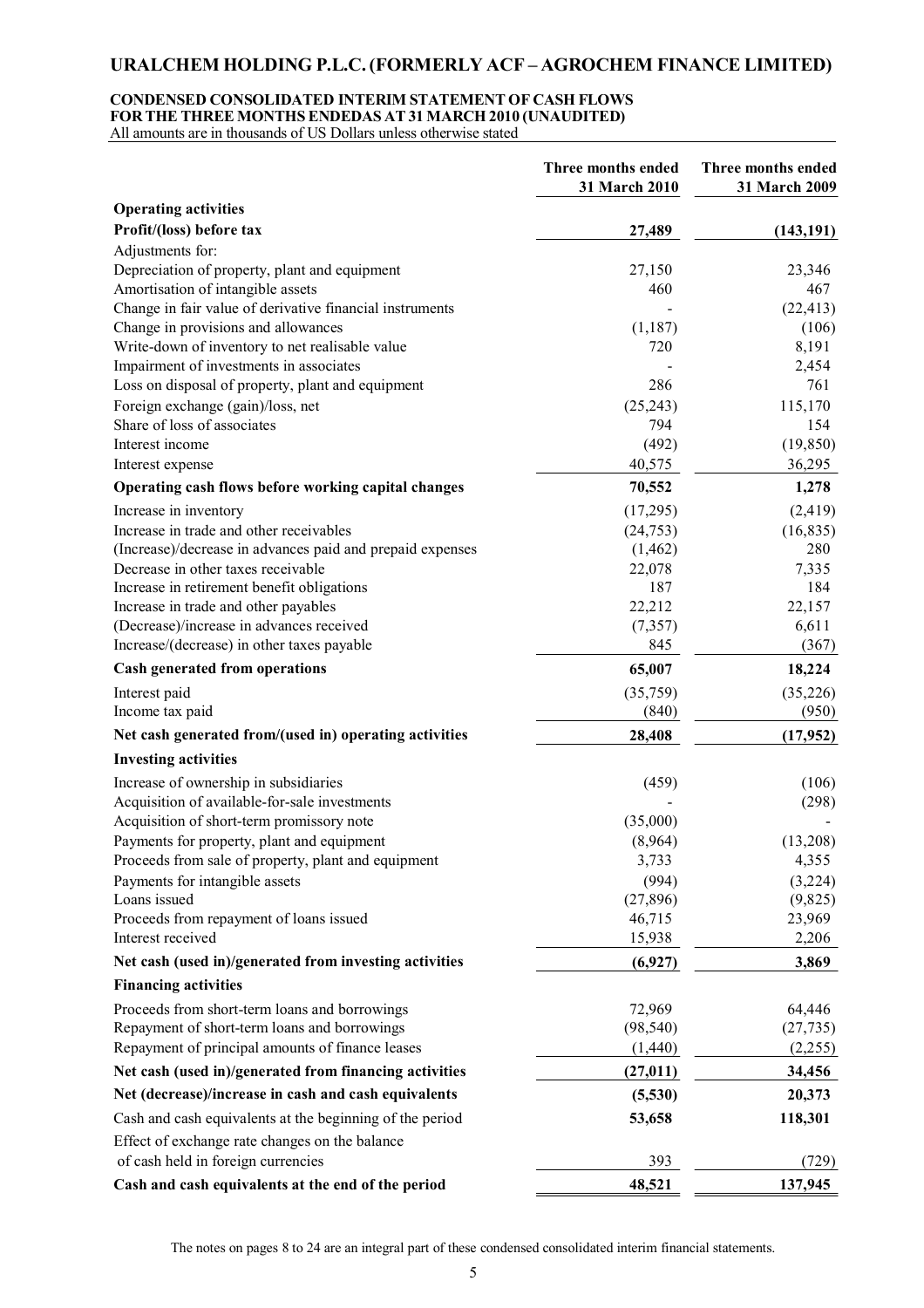#### **CONDENSED CONSOLIDATED INTERIM STATEMENT OF CASH FLOWS FOR THE THREE MONTHSENDEDAS AT 31 MARCH 2010 (CONTINUED) (UNAUDITED)** All amounts are in thousands of US Dollars unless otherwise stated

The following non-cash transactions were excluded from investing activities:

|                                              | Three months ended<br>31 March 2010 | Three months ended<br><b>31 March 2009</b> |
|----------------------------------------------|-------------------------------------|--------------------------------------------|
| Change in payables for purchase of property, |                                     |                                            |
| plant and equipment                          | 2.928                               | 846                                        |
|                                              | 2,928                               | 846                                        |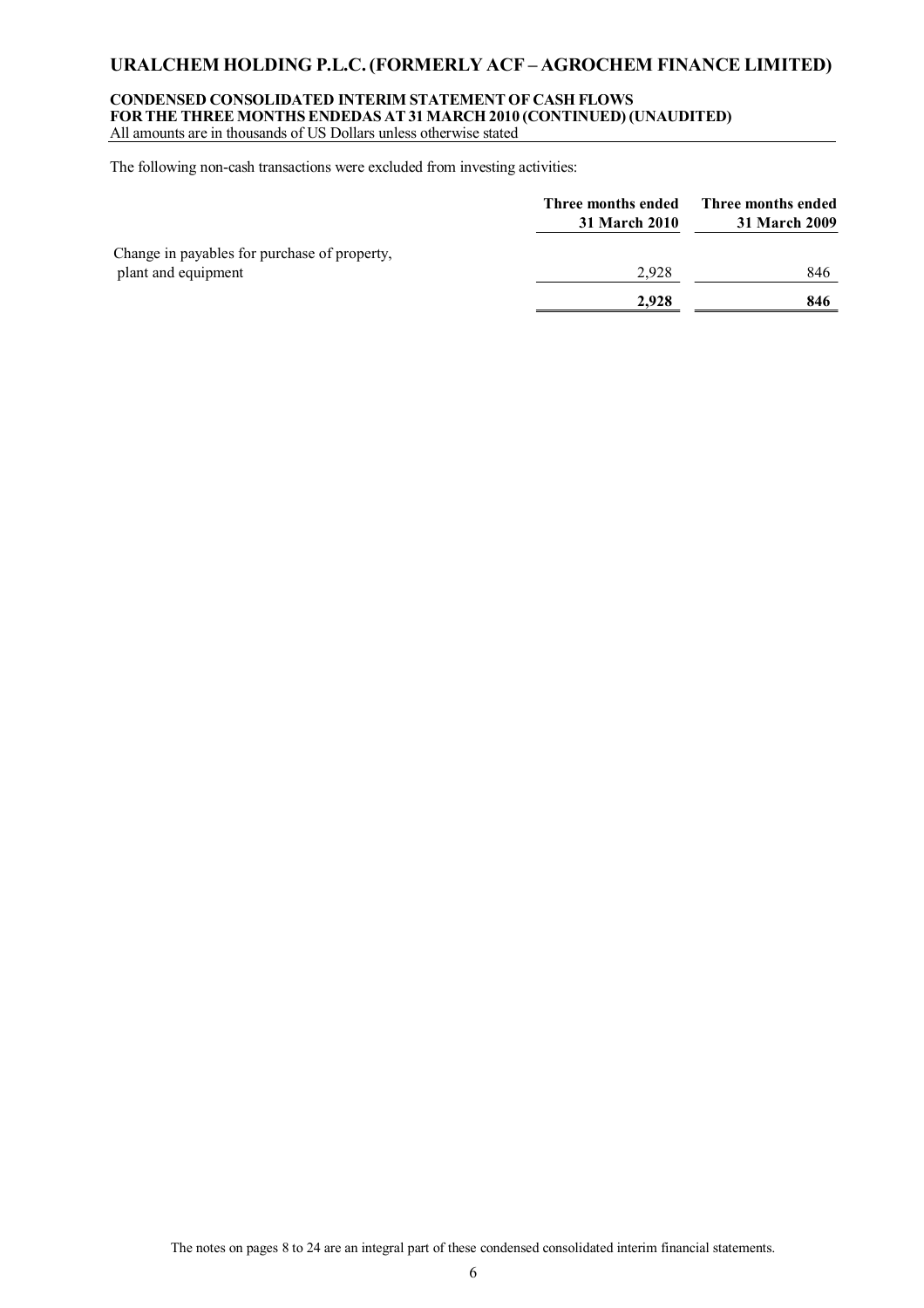### **CONDENSED CONSOLIDATED INTERIM STATEMENT OF CHANGES IN EQUITY FOR THE THREE MONTHSENDED 31 MARCH 2010 (UNAUDITED)**

|                                                                   |              | Attributable to shareholders of the parent |                                         |                                               |                                                           |                         |                                 |                        |
|-------------------------------------------------------------------|--------------|--------------------------------------------|-----------------------------------------|-----------------------------------------------|-----------------------------------------------------------|-------------------------|---------------------------------|------------------------|
|                                                                   | <b>Notes</b> | Share capital                              | <b>Additional</b><br>paid-in<br>capital | Foreign<br>currency<br>translation<br>reserve | Retained<br>earnings/<br><i>(accumulated)</i><br>deficit) | <b>Total</b>            | Non-<br>controlling<br>interest | Total                  |
| <b>Balance as at 1 January 2009</b>                               |              | 24                                         | 155,204                                 | (49, 485)                                     | 23,667                                                    | 129,410                 | 72,867                          | 202,277                |
| Loss for the period<br>Other comprehensive loss                   |              | $\blacksquare$                             | $\overline{\phantom{a}}$                | (16, 774)                                     | (110, 824)                                                | (110, 824)<br>(16, 774) | (6,979)<br>(9,895)              | (117, 803)<br>(26,669) |
| Total comprehensive loss for the period                           |              |                                            |                                         | (16,774)                                      | (110, 824)                                                | (127,598)               | (16, 874)                       | (144, 472)             |
| Increase of ownership in subsidiaries                             |              |                                            |                                         |                                               | (14)                                                      | (14)                    | (93)                            | (107)                  |
| <b>Balance as at 31 March 2009</b>                                |              | 24                                         | 155,204                                 | (66, 259)                                     | (87, 171)                                                 | 1,798                   | 55,900                          | 57,698                 |
| <b>Balance as at 1 January 2010</b>                               |              | 1,374                                      | 152,223                                 | (66, 636)                                     | (259, 386)                                                | (172, 425)              | 73,121                          | (99, 304)              |
| Profit/(loss) for the period<br>Other comprehensive (loss)/income |              |                                            |                                         | (365)                                         | 21,253                                                    | 21,253<br>(365)         | (2,622)<br>2,101                | 18,631<br>1,736        |
| Total comprehensive income/(loss)<br>for the period               |              |                                            |                                         | (365)                                         | 21,253                                                    | 20,888                  | (521)                           | 20,367                 |
| Increase of ownership in a subsidiary                             | 4            |                                            |                                         |                                               | (16)                                                      | (16)                    | (443)                           | (459)                  |
| <b>Balance as at 31 March 2010</b>                                |              | 1,374                                      | 152,223                                 | (67,001)                                      | (238, 149)                                                | (151, 553)              | 72,157                          | (79, 396)              |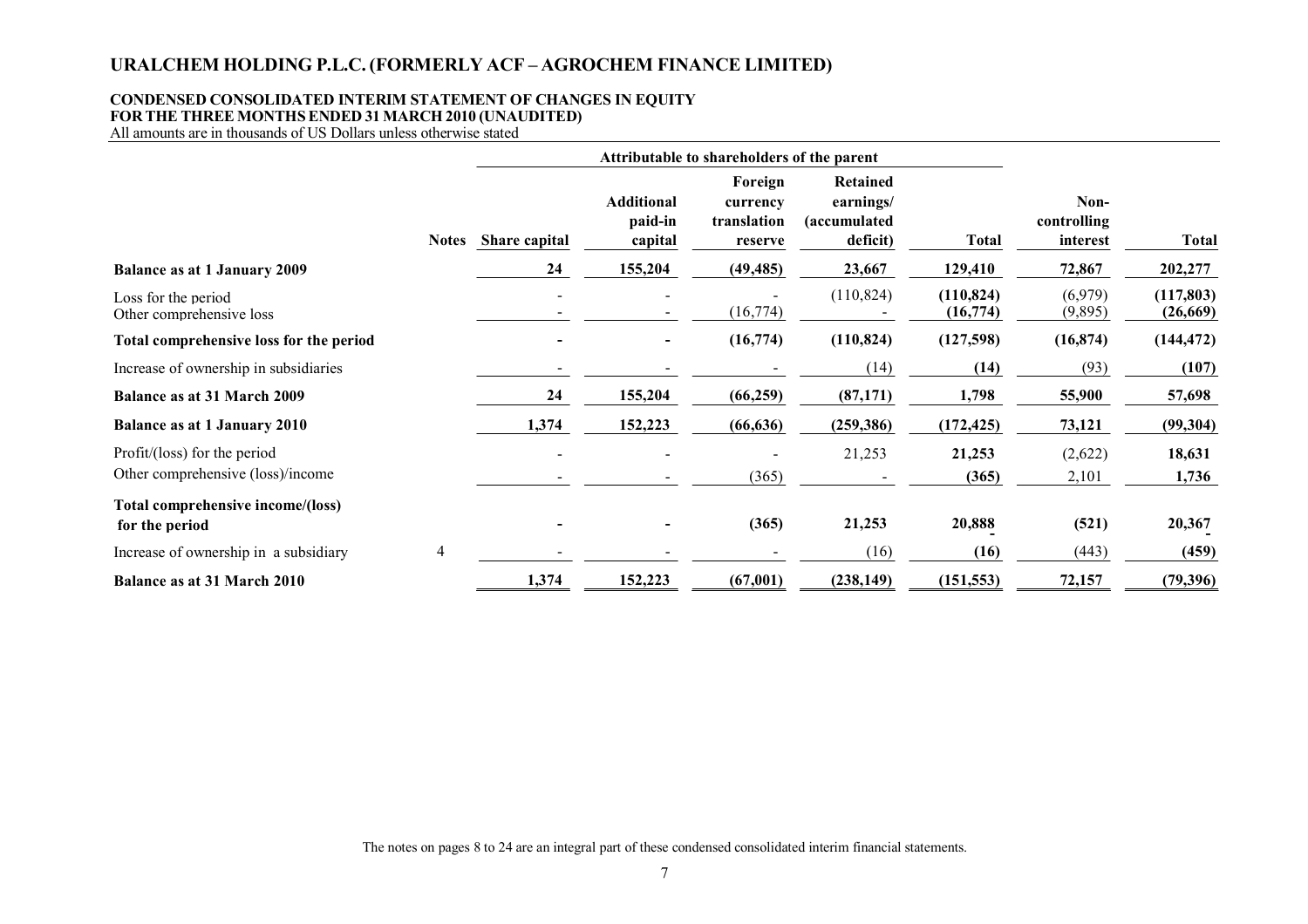#### **NOTES TO THE CONDENSED CONSOLIDATED INTERIM FINANCIAL STATEMENTS FOR THE THREE MONTHSENDED 31 MARCH 2010 (UNAUDITED)** All amounts are in thousands of US Dollars unless otherwise stated

### **1. GENERAL INFORMATION**

### **Organisation**

UralChem Holding P.L.C. (formerly ACF–Agrochem Finance Limited, the "Company") is a public limited company which was incorporated in Cyprus on 4 May 2006. As at 31 March 2010, the Company was 95.5% owned by CI-Chemical Invest Limited, incorporated in Cyprus. The remaining 4.5% of the Company's shares were held by management. The principal beneficial shareholder of the Company is Mr. Dmitry A. Mazepin. The Company's main office is located at office 249, 28th Oktovriou Street, Lophitis Business Center, 1st floor, Office 101, P.C. Limassol 3035, Cyprus.

#### **Principal business activities**

The principal business activities of the Group are the production and distribution of mineral fertilisers. The main products of the Group are nitrogen based, phosphate based and complex fertilisers.

### **Market conditions**

Global economic conditions continued to improve in the first quarter of 2010 and positively influenced fertiliser markets. The Group was also impacted by the main application season in the Northern Hemisphere starting in the first quarter of the year which contributed to the increase in demand for fertilisers. Demand for fertilisers and, consequently, prices for nitrogen and phosphate based fertilisers began to recover in the third quarter of 2009 and continued through the fourth quarter of 2009 and the first quarter of 2010. Market prices for ammonia and ammonium nitrate increased on average by 40% and for diammonium phosphate on 20% during the first quarter of 2010 in comparison with the first quarter of 2009. Global urea prices rebounded from their lows at the beginning of 2009 and were stable during 2009 and the first quarter of 2010.

### **2. BASIS OF PREPARATION**

The condensed consolidated interim financial statements of the Group have been prepared in accordance with International Accounting Standard ("IAS") 34 Interim Financial Reporting, as issued by the International Accounting Standards Board, except for accounting for investments in associates (refer to note 11).

The condensed consolidated interim financial statements have been prepared on the historical cost basis except for mark-to-market valuation of certain financial instruments, in accordance with IAS 39 Financial Instruments: Recognition and Measurement.

These condensed consolidated interim financial statements are prepared based on the accounting policies applied in the annual consolidated financial statements of the Group for the year ended 31 December 2009, except for the impact of the adoption of the Standards and Interpretations described in note 3, and should be read in conjunction with the consolidated financial statements and accompanying notes included in the Group's consolidated financial statements for the year ended 31 December 2009.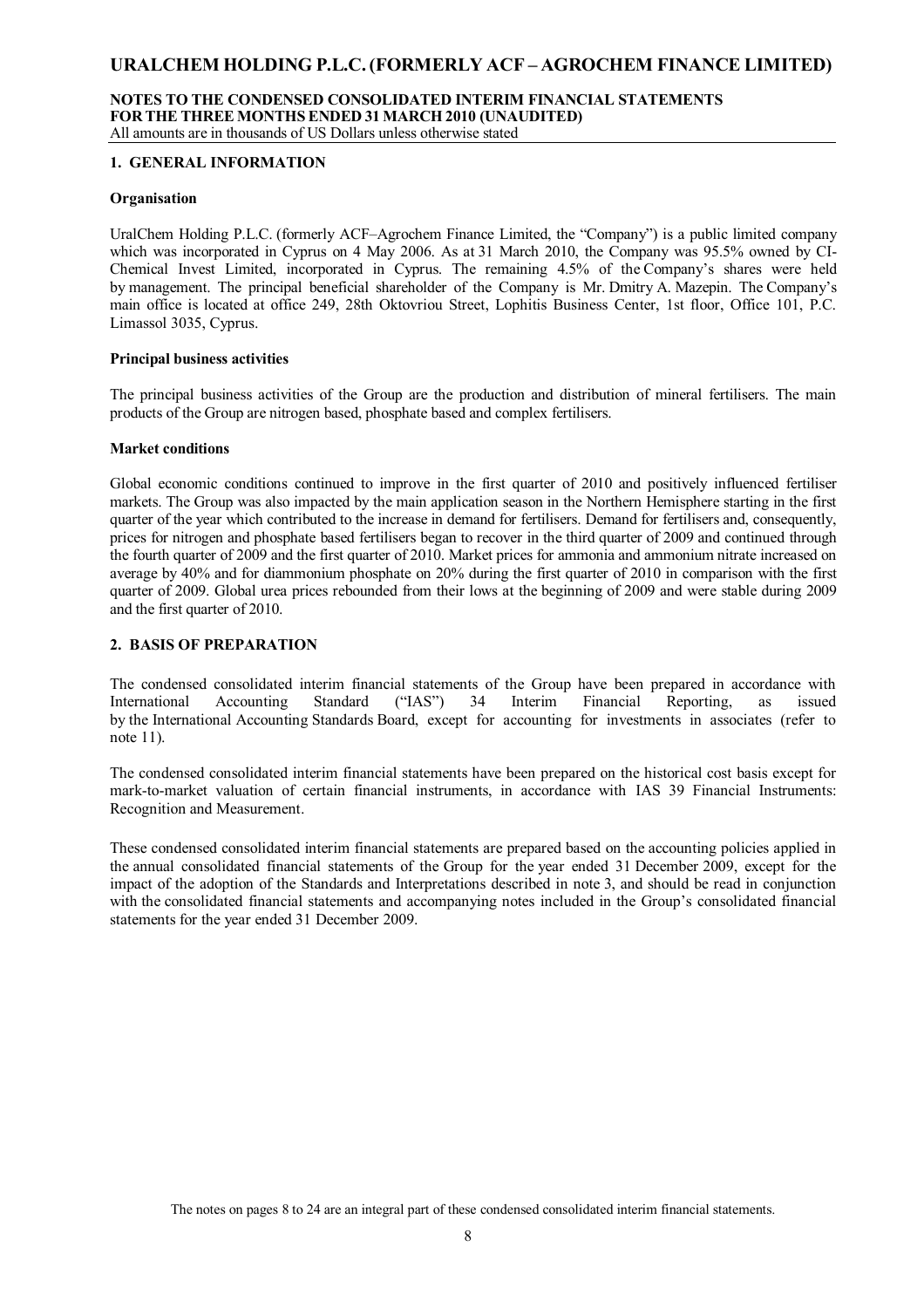#### **NOTES TO THE CONDENSED CONSOLIDATED INTERIM FINANCIAL STATEMENTS FOR THE THREE MONTHSENDED 31 MARCH 2010 (UNAUDITED)** All amounts are in thousands of US Dollars unless otherwise stated

### **3. ADOPTION OF NEW AND REVISED STANDARDS**

### **Standards and Interpretations effective in the current period**

The Group has adopted all revised and new Standards and Interpretations issued by the International Accounting Standards Board and International Financial Reporting Interpretations Committee that are mandatory for adoption in the annual periods beginning on 1 January 2010.

### **Standards and Interpretations adopted with no effect on the condensed consolidated interim financial statements**

IFRS 2 Share-Based Payment (amendments) IFRS 3 Business Combinations (revised) IFRS 5 Non-current Assets Held for Sale and Discontinued Operations (amendments) IFRS 7 Financial Instruments – Disclosures (amendments) IFRS 8 Operating Segments (amendments) IAS 1 Presentation of Financial Statements (amendments) IAS 7 Statement of Cash Flows (amendments) IAS 17 Leases (amendments) IAS 36 Impairment of Assets (amendments) IAS 38 Intangible Assets (amendments) IAS 39 Financial Instruments: Recognition and Measurement (amendments) IFRIC 17 Distributions of Non-cash Assets to Owners IFRIC 18 Transfers of Assets from Customers

### **Standards and Interpretations in issue but not yet adopted**

At the date of authorisation of these condensed consolidated interim financial statements, the following Standards and Interpretations were in issue but not yet effective:

| <b>Standards and Interpretations</b>                                 | <b>Effective on or for</b><br>annual periods<br>beginning on or after |
|----------------------------------------------------------------------|-----------------------------------------------------------------------|
| IFRS 9 Financial Instruments – Classification and Measurement        | 1 January 2013                                                        |
| IAS 24 Related Party Disclosures (revised)                           | 1 January 2011                                                        |
| IAS 32 Financial Instruments: Presentation (amendments)              | 1 February 2010                                                       |
| IFRIC 19 Extinguishing Financial Liabilities with Equity Instruments | 1 July 2010                                                           |

The impact of adoption of these Standards and Interpretations in the preparation of the consolidated financial statements in future periods is currently being assessed by management. Management anticipates that, except for IFRS 9 Financial Instruments - Classification and Measurement ("IFRS 9"), the adoption of these Standards and Interpretations will have no material impact on the consolidated financial statements of the Group in the period of initial adoption.

IFRS 9 introduces new requirements for the classification and measurement of financial assets. All recognised financial assets that are currently in the scope of IAS 39 Financial Instruments: Recognition and Measurement, will be measured at either amortised cost or fair value.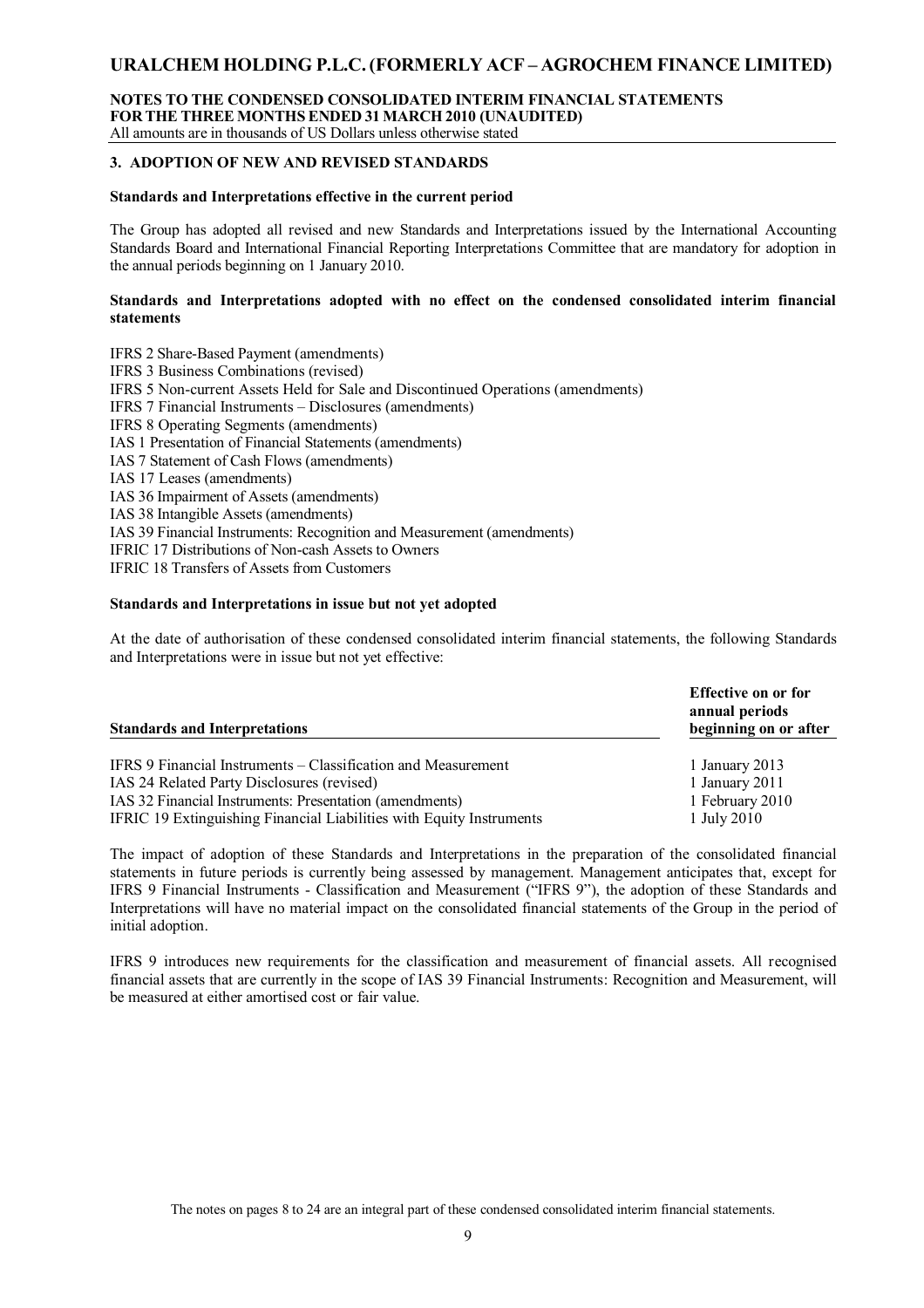#### **NOTES TO THE CONDENSED CONSOLIDATED INTERIM FINANCIAL STATEMENTS FOR THE THREE MONTHSENDED 31 MARCH 2010 (UNAUDITED)** All amounts are in thousands of US Dollars unless otherwise stated

### **4. BUSINESS COMBINATIONS**

### *Increase of ownership interest in VMF in during the three months ended 31 March 2010 by the Group*

During the three months ended 31 March 2010, the Group acquired, through a transaction with non-controlling shareholders, an additional 0.2% of VMF's shares for a total cash consideration of USD 459 thousand, increasing its ownership in the company to 75.0%.The carrying value of VMF's net assets at the date when the shares were acquired ranged from USD 265,504 thousand to USD 270,836 thousand. As a result of this transaction, the Group recognised a decrease in net assets attributable to non-controlling shareholders in the amount of USD 443 thousand. The excess of the consideration paid over the Group's share in net assets acquired of USD 16 thousand was recognised directly in the statement of changes in equity as a decrease in retained earnings.

As a result of this transaction, the Company made a mandatory offer of USD 0.21 per ordinary share to acquire noncontrolling shares in VMF. The maximum amount of obligation which the Group can potentially face under this mandatory offer amounts to USD 31,856 thousand. The offer is being made in accordance with the Russian Federal Law on Joint Stock Companies and non-controlling shareholders have 70 days from receipt of the mandatory offer documentation within which to accept the offer. VTB bank is acting as а guarantor of the transaction. The short-term promissory note in the amount of USD 35,000 thousand issued by VTB, which is included in other current financial assets, is pledged to secure this guarantee.

### **5. SEGMENT INFORMATION**

For management purposes the Group is organised into two segments, Nitrogen Fertilisers and Phosphate Fertilisers. Reports reviewed by the Chief Executive Officer (the "chief operating decision maker") that are used to assess performance and allocate resources are prepared on the same basis.

- Nitrogen Fertilisers: The nitrogen fertilisers segment comprises subsidiaries engaged in the production of nitrogen based fertilisers, complex fertilisers, ammonia, inorganic acids and other chemical products. The major subsidiaries allocated to the nitrogen fertilisers segment are KCCW, located in the Kirov region of the Russian Federation, and Azot, located in the Perm region of the Russian Federation; and
- Phosphate Fertilisers: The phosphate fertilisers segment comprises subsidiaries engaged in the production of phosphate based fertilisers, complex fertilisers, ammonia and inorganic acids. The major subsidiary allocated to the phosphate fertilisers segment is VMF, located in the Moscow region of the Russian Federation.

The chief operating decision maker does not regularly review the operating results of other operations, and these operations are not reported as separate operating segments. These other operations contain smaller subsidiaries which engage in a variety of businesses, for example electricity and heat energy generation, construction, repairs and maintenance and processing of waste water.

The profitability of the two operating segments is primarily measured based on OIBDA, which the Group defines as operating profit adjusted for depreciation and amortisation. Since this term is not a standard IFRS measure, the Group's definition of OIBDA may differ from that of other companies. Costs and assets of subsidiaries of the Group engaged in transportation, sales and marketing activities are allocated (pro rata volume of services rendered by these companies to the operating segments) to operating segments within management reports reviewed by the chief operating decision maker. Costs and assets of subsidiaries of the Group engaged in other operations are not allocated to operating segments within management reports reviewed by the chief operating decision maker.

Segment information provided to the chief operating decision maker for the reportable segments for the three months ended 31 March 2010 is as follows: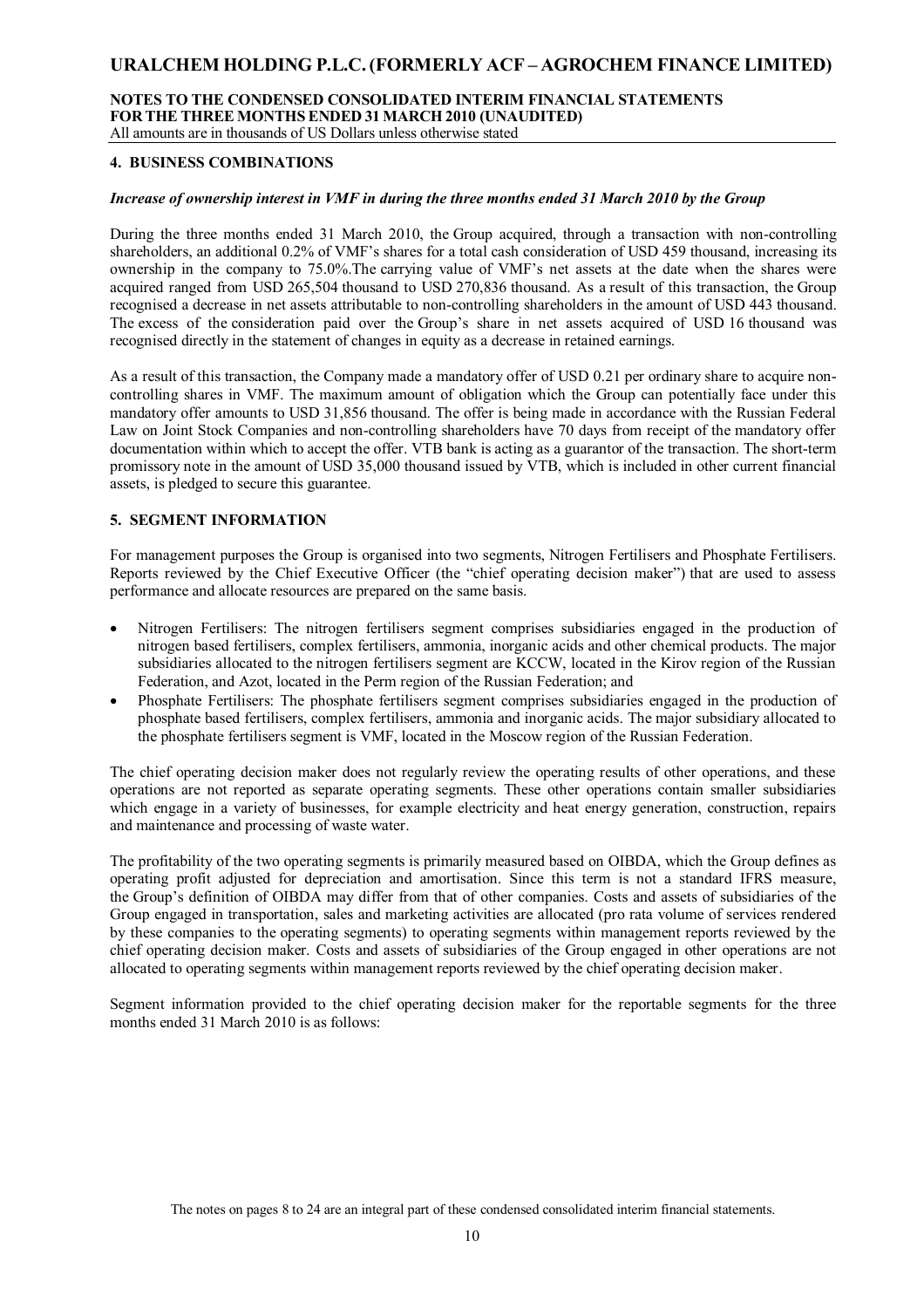# **NOTES TO THE CONDENSED CONSOLIDATED INTERIM FINANCIAL STATEMENTS FOR THE THREE MONTHSENDED 31 MARCH 2010 (UNAUDITED)**

All amounts are in thousands of US Dollars unless otherwise stated

| Three months ended              | <b>Nitrogen</b> | <b>Phosphate</b> | <b>Total</b> |
|---------------------------------|-----------------|------------------|--------------|
| <b>31 March 2010</b>            | fertilisers     | fertilisers      |              |
| Revenue from external customers | 256,865         | 51,323           | 308,188      |
| Inter-segment revenue           | 4,409           |                  | 4,409        |
| Total segment revenue           | 261,274         | 51,323           | 312,597      |
| <b>OIBDA</b>                    | 75,127          | (589)            | 74,538       |

| Three months ended<br>31 March 2009 | <b>Nitrogen</b><br>fertilisers | <b>Phosphate</b><br>fertilisers | <b>Total</b> |
|-------------------------------------|--------------------------------|---------------------------------|--------------|
| Revenue from external customers     | 194,553                        | 25,914                          | 220,467      |
| Inter-segment revenue               | 342                            | 78                              | 420          |
| Total segment revenue               | 194,895                        | 25,992                          | 220,887      |
| <b>OIBDA</b>                        | 52,216                         | (9,757)                         | 42,459       |

The total reportable segment OIBDA is reconciled to consolidated profit/(loss) before tax as follows:

| Three months ended<br><b>31 March 2010</b>                                                                               | Nitrogen<br>fertilisers | Phosphate<br>fertilisers | <b>Total</b>                              |
|--------------------------------------------------------------------------------------------------------------------------|-------------------------|--------------------------|-------------------------------------------|
| Segment OIBDA                                                                                                            | 75,127                  | (589)                    | 74,538                                    |
| <b>Unallocated operating activity</b>                                                                                    |                         |                          |                                           |
| Depreciation and amortisation<br>Corporate overheads<br>Other<br>Intersegment operations                                 |                         |                          | (27,610)<br>(8,950)<br>(11,398)<br>12,277 |
| Group operating profit                                                                                                   |                         |                          | 38,857                                    |
| Interest income<br>Interest expense<br>Share of loss of associates<br>Foreign exchange gain<br>from financing activities |                         |                          | 492<br>(40, 575)<br>(794)<br>29,509       |
| Group profit before tax                                                                                                  |                         |                          | 27,489                                    |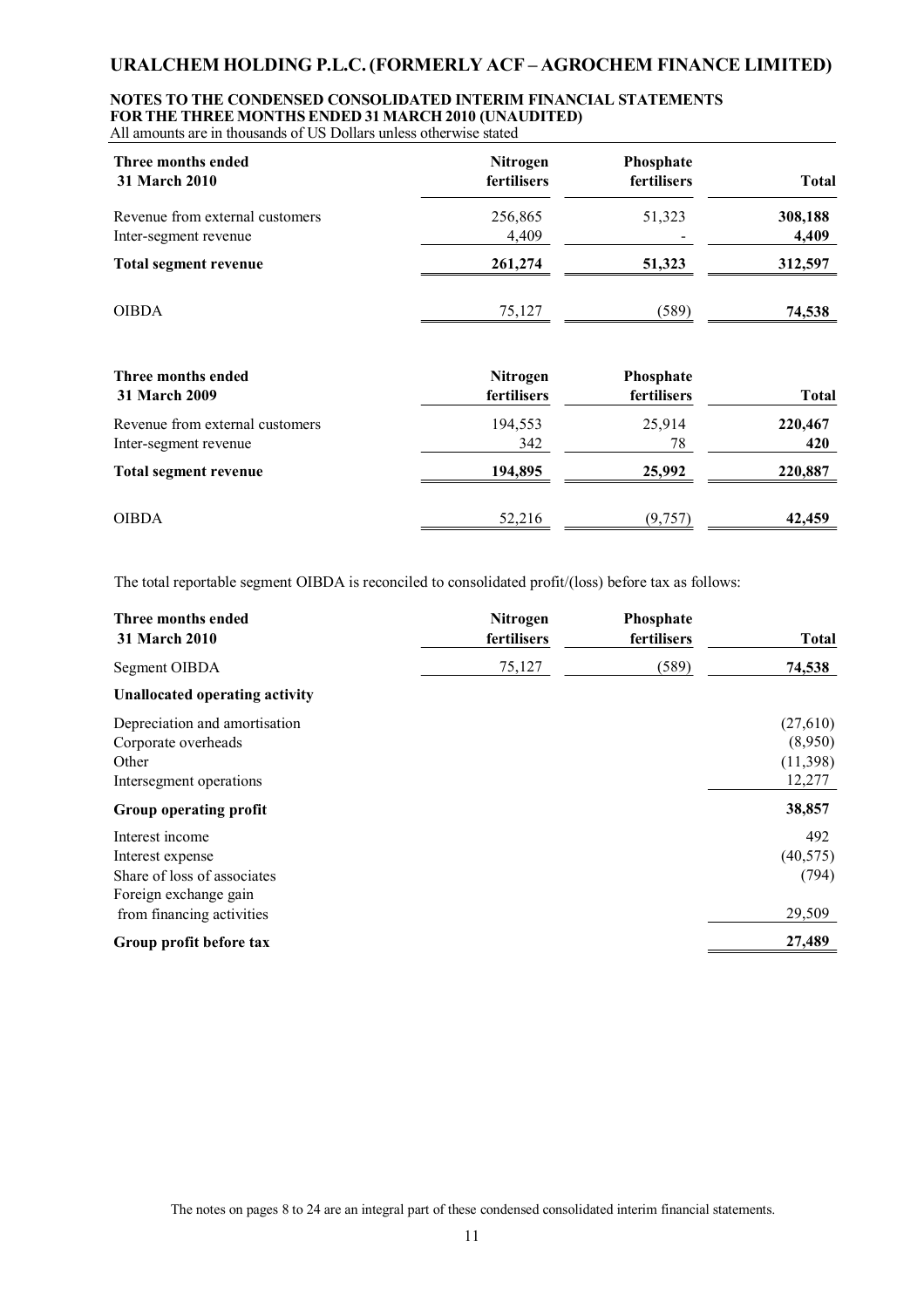## **NOTES TO THE CONDENSED CONSOLIDATED INTERIM FINANCIAL STATEMENTS FOR THE THREE MONTHSENDED 31 MARCH 2010 (UNAUDITED)**

All amounts are in thousands of US Dollars unless otherwise stated

| Three months ended<br><b>31 March 2009</b>                                               | <b>Nitrogen</b><br>fertilisers | Phosphate<br>fertilisers | <b>Total</b>                              |
|------------------------------------------------------------------------------------------|--------------------------------|--------------------------|-------------------------------------------|
| Segment OIBDA                                                                            | 52,216                         | (9, 757)                 | 42,459                                    |
| <b>Unallocated operating activity</b>                                                    |                                |                          |                                           |
| Depreciation and amortisation<br>Corporate overheads<br>Other<br>Intersegment operations |                                |                          | (23, 813)<br>(9,718)<br>(7, 742)<br>5,520 |
| Group operating profit                                                                   |                                |                          | 6,706                                     |
| Interest income<br>Interest expense<br>Share of loss of associates                       |                                |                          | 19,850<br>(36,295)<br>(154)               |
| Foreign exchange loss<br>from financing activities                                       |                                |                          | (133, 298)                                |
| Group loss before tax                                                                    |                                |                          | (143, 191)                                |

Sales between segments are carried out at market prices. The revenue from external parties reported to the chief operating decision maker is measured in a manner consistent with that in the income statement.

Total reportable segment assets are as follows:

|                             | <b>Nitrogen</b> | <b>Phosphate</b>   |           |
|-----------------------------|-----------------|--------------------|-----------|
| Total segment assets as at: | fertilisers     | <b>fertilisers</b> | Total     |
| <b>31 March 2010</b>        | 867.295         | 379,066            | 1,246,361 |
| 31 December 2009            | 806.213         | 377.758            | 1,183,971 |

The amounts provided to the chief operating decision maker with respect to total assets are measured in a manner consistent with that in the financial statements. These assets are allocated based on the operations of the segment.

Investments in shares (classified as available-for-sale financial assets or investments in associates) held by the Group are not considered to be segment assets but are rather managed at the corporate headquarters by the strategic investment function.

Non-current assets other than financial instruments and deferred tax assets are located primarily in the Russian Federation, the location of the Group's major production facilities. The total of these non-current assets located in other countries, including Cyprus, are not significant.

Information about the revenue from sales to external customers attributed to individual countries is not available as the cost to develop it would be excessive. Therefore this information is not disclosed in these condensed consolidated interim financial statements.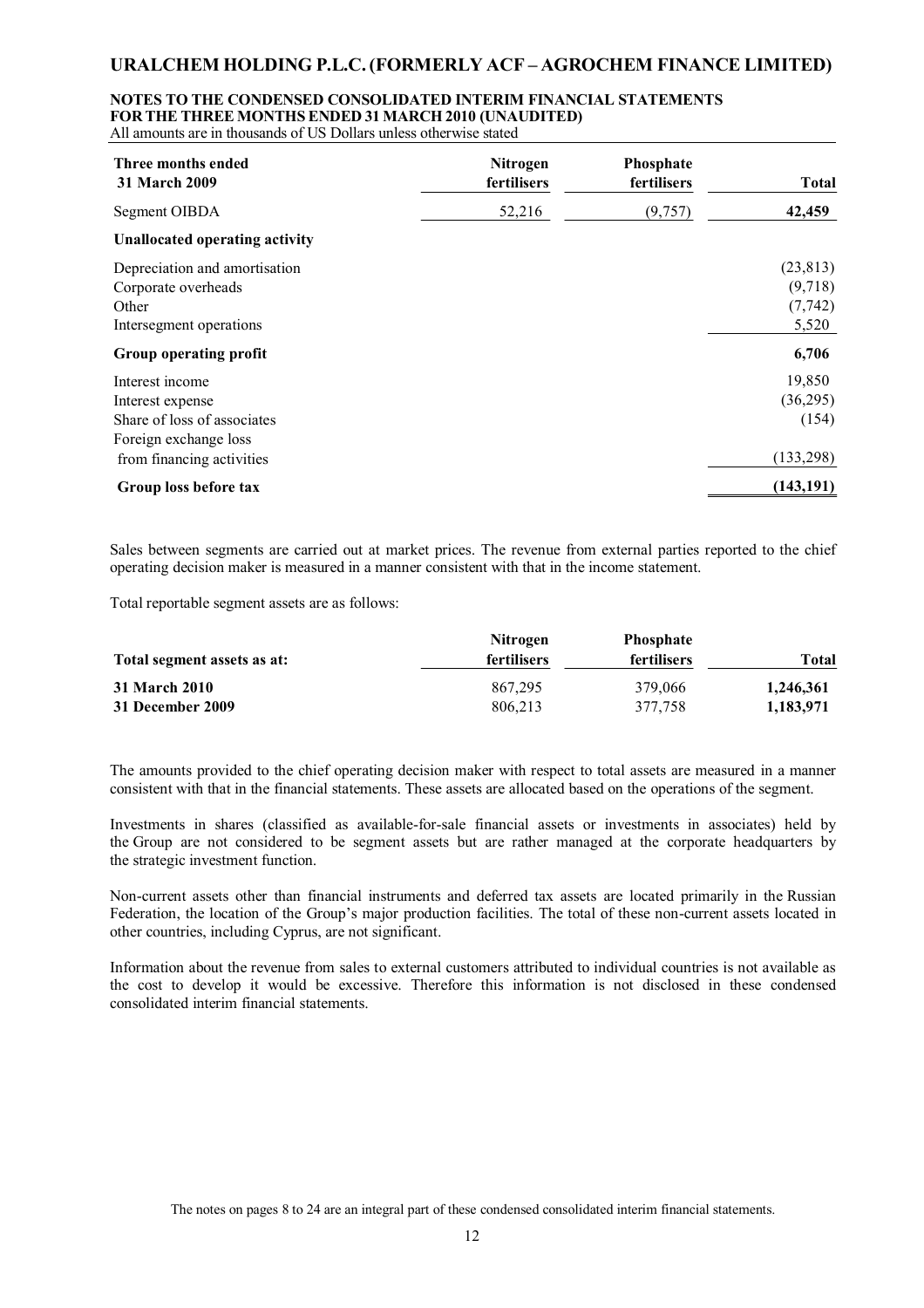### **NOTES TO THE CONDENSED CONSOLIDATED INTERIM FINANCIAL STATEMENTS FOR THE THREE MONTHSENDED 31 MARCH 2010 (UNAUDITED)** All amounts are in thousands of US Dollars unless otherwise stated

### **6. SALES OF GOODS**

| Three months ended 31 March 2010 | <b>Total</b> | <b>Export</b> | <b>Russia</b> | <b>CIS</b> |
|----------------------------------|--------------|---------------|---------------|------------|
| <b>Mineral fertilisers</b>       |              |               |               |            |
| Nitrogen based fertilisers       | 170,088      | 93,800        | 66,035        | 10,253     |
| Phosphate based fertilisers      | 39,840       | 28,280        | 6,419         | 5,141      |
| Complex fertilisers              | 39,628       | 33,009        | 3,869         | 2,750      |
| Ammonia                          | 38,757       | 38,182        | 575           |            |
| Explosive grade ammonium nitrate | 9,638        | 964           | 7,771         | 903        |
| Inorganic acids                  | 3,693        |               | 3,693         |            |
| Other chemical products          | 6,544        | 264           | 6,197         | 83         |
| <b>Total</b>                     | 308,188      | 194,499       | 94,559        | 19,130     |
| Three months ended 31 March 2009 |              |               |               |            |
| <b>Mineral fertilisers</b>       |              |               |               |            |
| Nitrogen based fertilisers       | 138,651      | 96,406        | 35,174        | 7,071      |
| Complex fertilisers              | 34,591       | 28,661        | 2,246         | 3,684      |
| Phosphate based fertilisers      | 11,499       | 10,000        | 1,444         | 55         |
| Ammonia                          | 17,391       | 16,646        | 745           |            |
| Explosive grade ammonium nitrate | 9,929        | 3,191         | 5,753         | 985        |
| Inorganic acids                  | 3,680        |               | 3,653         | 27         |
| Other chemical products          | 4,726        |               | 4,628         | 98         |
| <b>Total</b>                     | 220,467      | 154,904       | 53,643        | 11,920     |

### **7. COST OF SALES**

|                                             | Three months ended | Three months ended |
|---------------------------------------------|--------------------|--------------------|
|                                             | 31 March 2010      | 31 March 2009      |
| Raw materials, including:                   |                    |                    |
| Natural gas                                 | 65,022             | 44,120             |
| Apatite                                     | 30,968             | 13,238             |
| Sulphur                                     | 3,449              | 957                |
| Potassium chloride                          | 3,260              | 4,145              |
| Other raw materials                         | 10,409             | 4,876              |
| Energy and utilities                        | 26,351             | 19,906             |
| Depreciation                                | 21,462             | 19,111             |
| Payroll and social taxes                    | 20,765             | 16,852             |
| (Increase)/decrease in inventory balance of |                    |                    |
| work in-progress and finished goods         | (11,897)           | 5,137              |
| Other                                       | 4,185              | 3,401              |
| <b>Total</b>                                | 173,974            | 131,743            |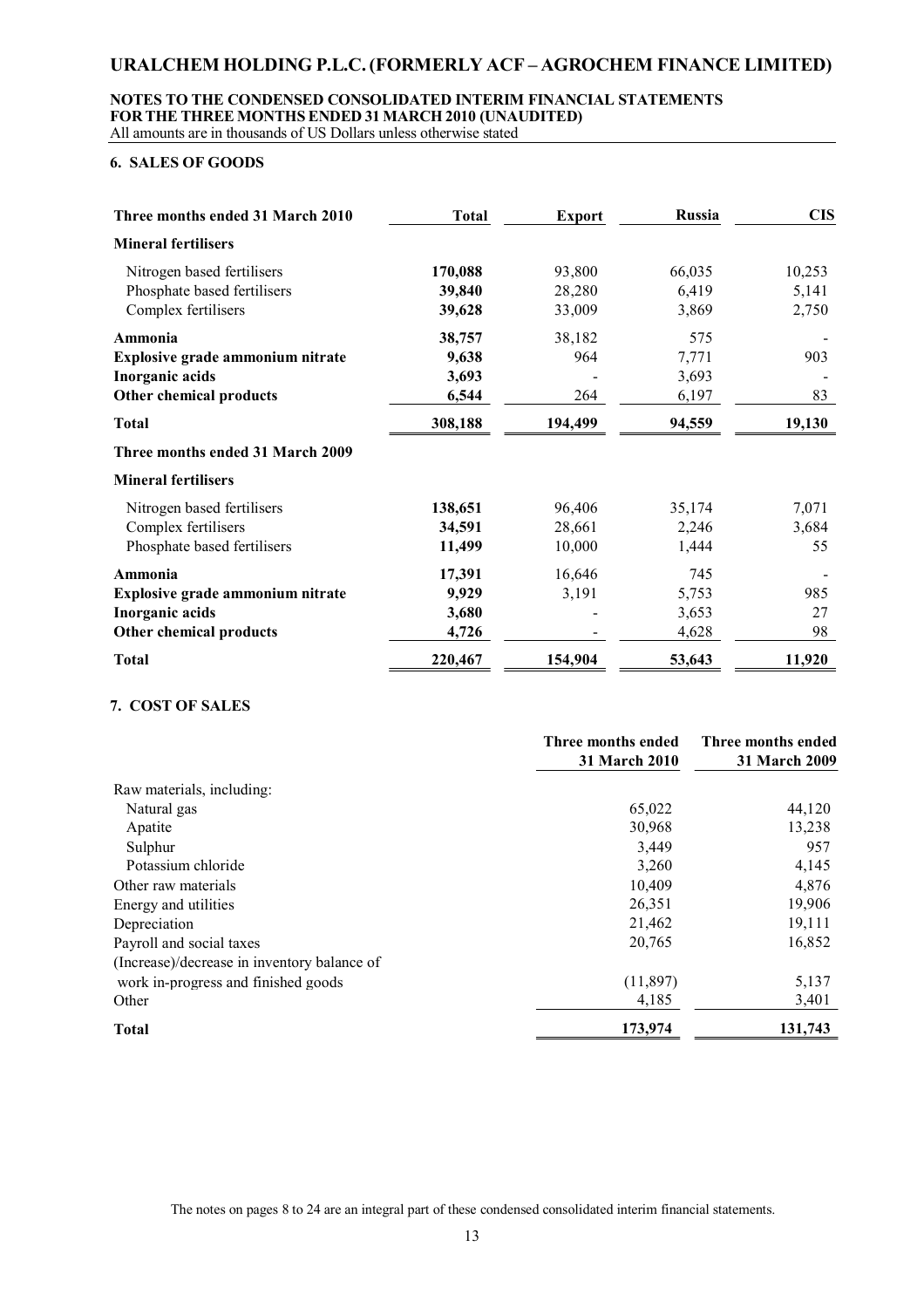### **NOTES TO THE CONDENSED CONSOLIDATED INTERIM FINANCIAL STATEMENTS FOR THE THREE MONTHSENDED 31 MARCH 2010 (UNAUDITED)** All amounts are in thousands of US Dollars unless otherwise stated

### **8. SELLING AND DISTRIBUTION EXPENSES**

|                               | Three months ended<br>31 March 2010 | Three months ended<br>31 March 2009 |
|-------------------------------|-------------------------------------|-------------------------------------|
| Transportation, including:    |                                     |                                     |
| Railway tariff                | 37,646                              | 27,105                              |
| Freight and transshipment     | 20,020                              | 13,888                              |
| Rail cars rent expenses       | 4,996                               | 4,699                               |
| Other transportation expenses | 4,276                               | 6,096                               |
| Payroll and social taxes      | 3,860                               | 2,748                               |
| Depreciation                  | 2,963                               | 2,534                               |
| Advertising and marketing     | 2,271                               | 9,933                               |
| Customs clearance charges     | 743                                 | 321                                 |
| Other                         | 4,427                               | 3,238                               |
| <b>Total</b>                  | 81,202                              | 70,562                              |

#### **9. GENERAL AND ADMINISTRATIVE EXPENSES**

|                                      | Three months ended<br><b>31 March 2010</b> | Three months ended<br><b>31 March 2009</b> |
|--------------------------------------|--------------------------------------------|--------------------------------------------|
| Payroll and social taxes             | 15,123                                     | 11,898                                     |
| Audit, legal and consulting services | 2,976                                      | 629                                        |
| Depreciation                         | 2,725                                      | 1,701                                      |
| Rent                                 | 893                                        | 896                                        |
| Security                             | 887                                        | 829                                        |
| Bank charges                         | 326                                        | 1,160                                      |
| Other                                | 4,666                                      | 4,763                                      |
| <b>Total</b>                         | 27,596                                     | 21,876                                     |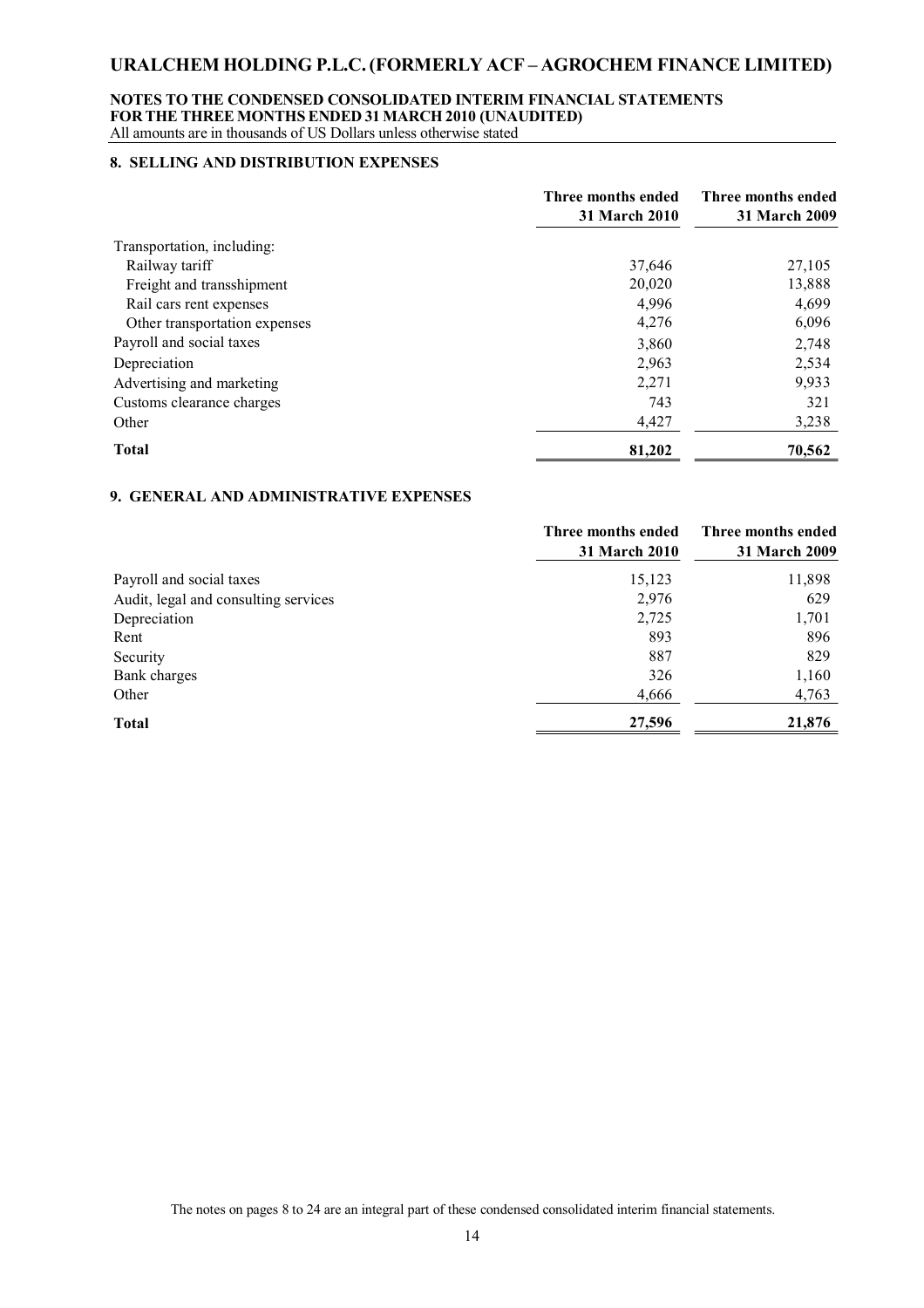#### **NOTES TO THE CONDENSED CONSOLIDATED INTERIM FINANCIAL STATEMENTS FOR THE THREE MONTHSENDED 31 MARCH 2010 (UNAUDITED)** All amounts are in thousands of US Dollars unless otherwise stated

### **10. PROPERTY, PLANT AND EQUIPMENT**

| Cost                                                                   | <b>Buildings and</b><br>structures | Machinery,<br>equipment<br>and transport | Other               | Construction<br>in progress   | <b>Total</b>      |
|------------------------------------------------------------------------|------------------------------------|------------------------------------------|---------------------|-------------------------------|-------------------|
| <b>Balance at 1 January 2009</b>                                       | 294,485                            | 478,762                                  | 28,721              | 55,942                        | 857,910           |
| Additions<br>Transfers<br>Disposals<br>Effect of translation to        | 370<br>14<br>(255)                 | 1,527<br>2,183<br>(370)                  | 61<br>345<br>(662)  | 10,404<br>(2, 542)<br>(3,944) | 12,362<br>(5,231) |
| presentation currency                                                  | (39, 919)                          | (65,240)                                 | (4,127)             | (7,668)                       | (116, 954)        |
| <b>Balance at 31 March 2009</b>                                        | 254,695                            | 416,862                                  | 24,338              | 52,192                        | 748,087           |
| <b>Balance at 1 January 2010</b>                                       | 294,828                            | 486,490                                  | 33,885              | 111,656                       | 926,859           |
| <b>Additions</b><br>Transfers<br>Disposals<br>Effect of translation to | 214<br>1,022<br>(23)               | 850<br>7,863<br>(1,669)                  | 124<br>815<br>(182) | 4,848<br>(9,700)<br>(2,708)   | 6,036<br>(4,582)  |
| presentation currency                                                  | 8,861                              | 14,712                                   | 1,030               | 3,759                         | 28,362            |
| <b>Balance at 31 March 2010</b>                                        | 304,902                            | 508,246                                  | 35,672              | 107,855                       | 956,675           |
| <b>Accumulated Depreciation</b>                                        |                                    |                                          |                     |                               |                   |
| <b>Balance at 1 January 2009</b>                                       | (27,000)                           | (75,590)                                 | (2,108)             |                               | (104, 698)        |
| Charge for the year<br>Disposals<br>Effect of translation to           | (5,781)<br>34                      | (16, 835)<br>76                          | (730)<br>5          |                               | (23, 346)<br>115  |
| presentation currency                                                  | 3,694                              | 10,385                                   | 422                 |                               | 14,501            |
| <b>Balance at 31 March 2009</b>                                        | (29, 053)                          | (81,964)                                 | (2, 411)            |                               | (113, 428)        |
| <b>Balance at 1 January 2010</b>                                       | (53, 108)                          | (145, 359)                               | (5, 454)            |                               | (203, 921)        |
| Charge for the year<br>Disposals<br>Effect of translation to           | (6,970)<br>28                      | (19, 154)<br>516                         | (1,026)<br>19       |                               | (27, 150)<br>563  |
| presentation currency                                                  | (1,717)                            | (4,693)                                  | (181)               |                               | (6,591)           |
| <b>Balance at 31 March 2010</b>                                        | (61, 767)                          | (168, 690)                               | (6, 642)            |                               | (237,099)         |
| <b>Carrying value</b>                                                  |                                    |                                          |                     |                               |                   |
| At 1 January 2010                                                      | 241,720                            | 341,131                                  | 28,431              | 111,656                       | 722,938           |
| <b>At 31 March 2010</b>                                                | 243,135                            | 339,556                                  | 29,030              | 107,855                       | 719,576           |

As at 31 March 2010, property, plant and equipment included advances paid for acquisition of the property, plant and equipment in the amount of USD 8,124 thousand (31 December 2009: USD 55,110 thousand).

The Group leases certain items of machinery, equipment and transport under a number of finance lease agreements with third parties. As at 31 March 2010, the net book value of leased machinery, equipment and transport was USD 52,906 thousand (31 December 2009: USD 53,542 thousand).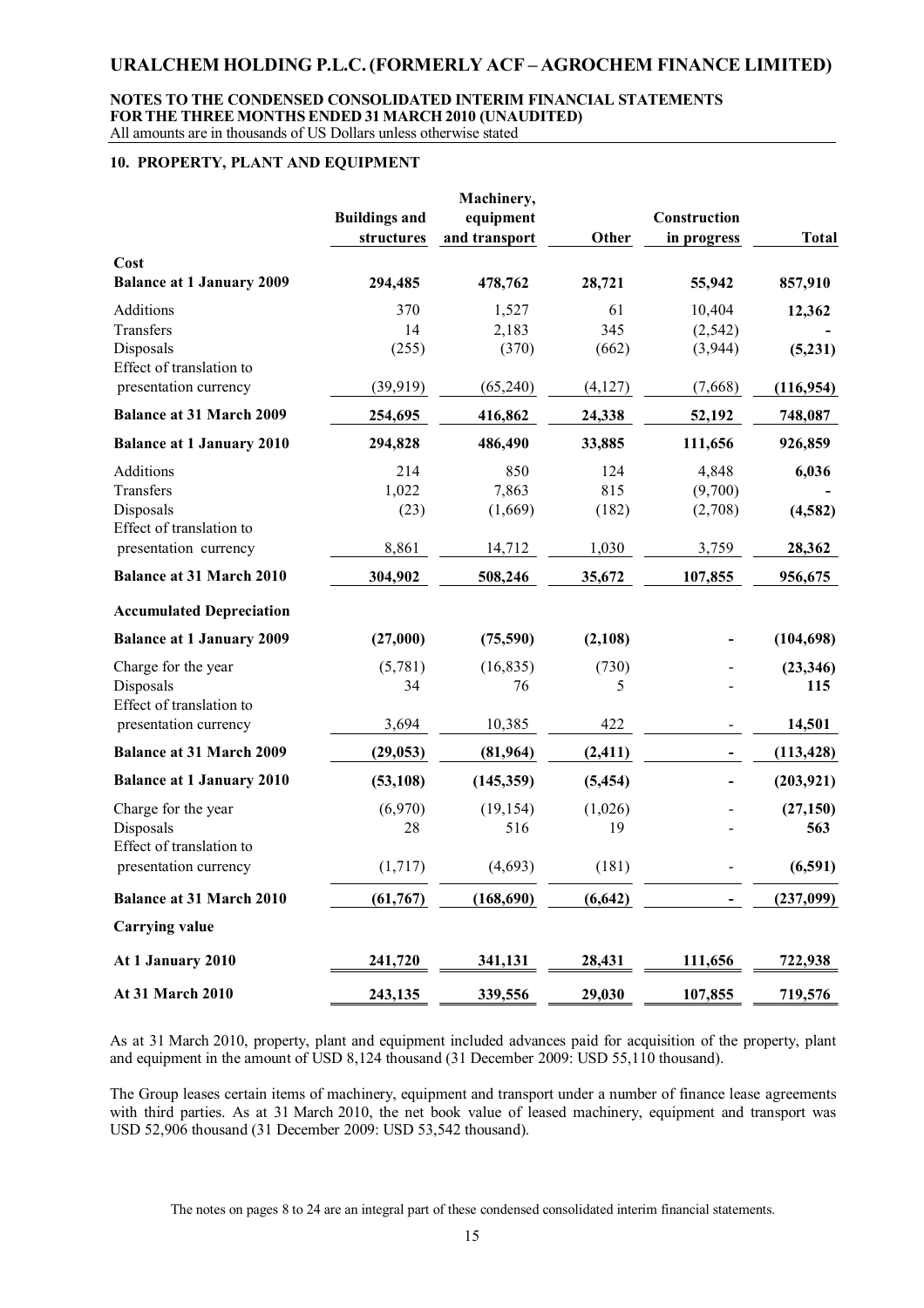### **NOTES TO THE CONDENSED CONSOLIDATED INTERIM FINANCIAL STATEMENTS FOR THE THREE MONTHSENDED 31 MARCH 2010 (UNAUDITED)**

All amounts are in thousands of US Dollars unless otherwise stated

### **Assets pledged as collateral**

The carrying values of property, plant and equipment pledged to secure loans and borrowings granted to the Group were as follows (refer to note 14):

|                                    | 31 March 2010 | 31 December 2009 |
|------------------------------------|---------------|------------------|
| Machinery, equipment and transport | 165,679       | 183,973          |
| Buildings and structures           | 49.548        | 49,723           |
| Other                              | 1.501         | 1,563            |
| <b>Total</b>                       | 216,728       | 235,259          |

### **11. INVESTMENTS IN ASSOCIATES**

Details of the Group's associates are as follows:

|                          |                                   | <b>Effective ownership, %</b> |                                |  |
|--------------------------|-----------------------------------|-------------------------------|--------------------------------|--|
| Name of associate        | <b>Principal activity</b>         |                               | 31 March 2010 31 December 2009 |  |
| Perm Mineral Fertilisers | Production of mineral fertilisers | 46.5                          | 46.5                           |  |
| NPK Karbon-Shungit       | Mining and processing             | 49.7                          | 49.7                           |  |
| ZhDTsekh                 | Other services                    | 50.0                          | 50.0                           |  |

Movements in the carrying amount of investments in associates were as follows:

|                                                                                             | 31 March 2010 | 31 March 2009                |
|---------------------------------------------------------------------------------------------|---------------|------------------------------|
| Investments in associates – equity method                                                   |               |                              |
| Balance at the beginning of the period                                                      | 10,726        | 15,892                       |
| Share of loss of associates<br>Impairment<br>Effect of translation to presentation currency | (794)<br>97   | (154)<br>(2, 448)<br>(2,164) |
| Balance at the end of the period                                                            | 10,029        | 11,126                       |
| Investments in associates – at cost                                                         |               |                              |
| Balance at the beginning of the period                                                      | 24,578        |                              |
| Effect of translation to presentation currency                                              | 354           |                              |
| Balance at the end of the period                                                            | 24,932        |                              |
| Total at the beginning of the period                                                        | 35,304        | 15,892                       |
| Total at the end of the period                                                              | 34,961        | 11,126                       |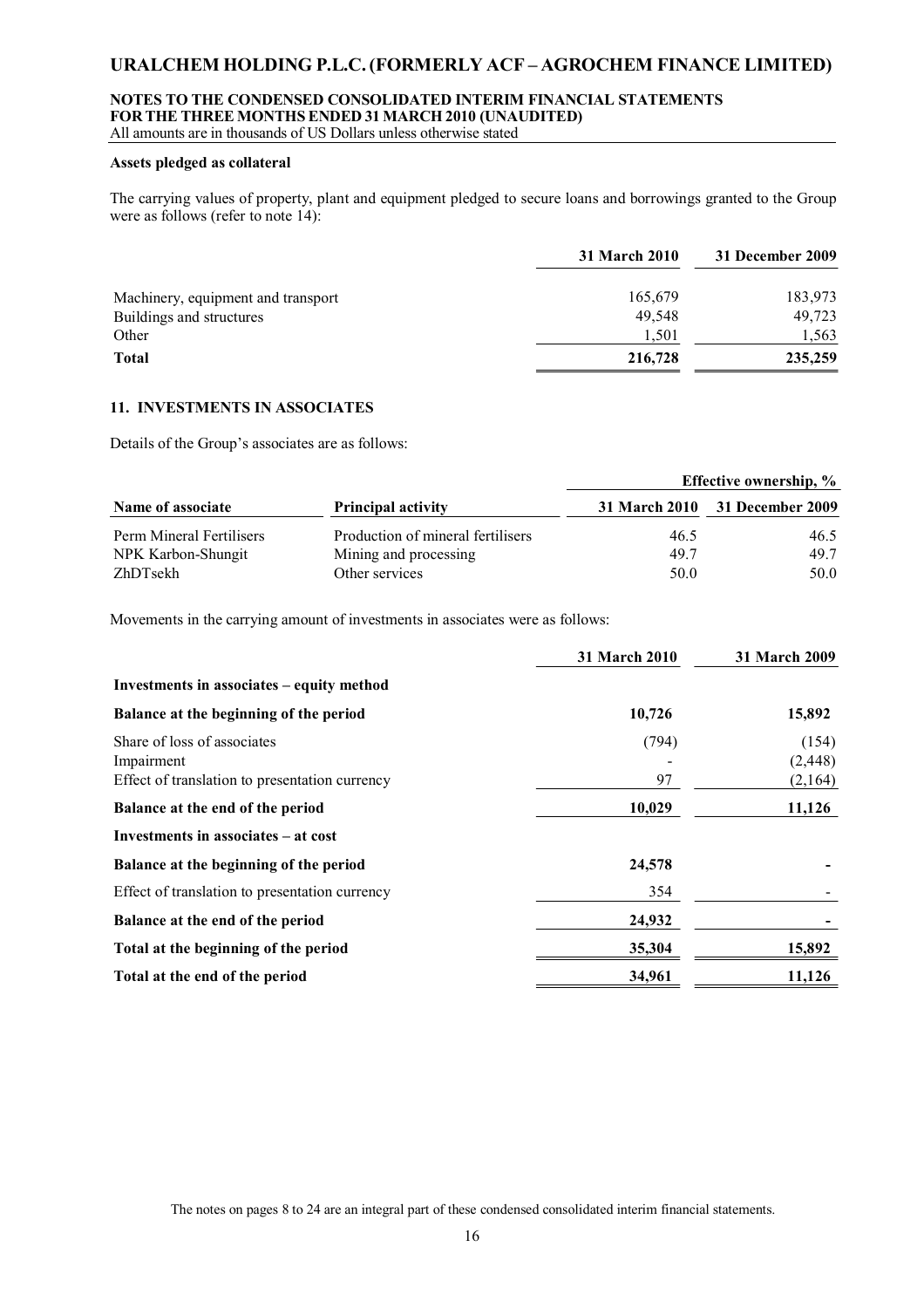### **NOTES TO THE CONDENSED CONSOLIDATED INTERIM FINANCIAL STATEMENTS FOR THE THREE MONTHSENDED 31 MARCH 2010 (UNAUDITED)**

All amounts are in thousands of US Dollars unless otherwise stated

### **Investments in associates – equity method**

Summarised financial information in respect of the Group's associates accounted for under the equity method:

|                                           | 31 March 2010 | 31 December 2009 |
|-------------------------------------------|---------------|------------------|
| Total assets                              | 27,354        | 28,037           |
| Total liabilities                         | (7.018)       | (6,329)          |
| <b>Net assets</b>                         | 20,336        | 21,708           |
| Group's share of net assets of associates | 10.029        | 10.726           |

|                             | Three months ended<br>31 March 2010 | Three months ended<br>31 March 2009 |
|-----------------------------|-------------------------------------|-------------------------------------|
| Revenue                     | 850                                 | 535                                 |
| Loss for the period         | (1,596)                             | (312)                               |
| Share of loss of associates | (794)                               | (154)                               |

### **Investments in associates – at cost**

The Group does not have any information related to the financial position of Open Joint Stock Company Perm Mineral Fertilisers ("PMF") as at 31 March 2010 and its financial results for the three months then ended. Thus, it is impracticable for the Group to account for this investment applying equity method and the Group has continued to account for this investment at cost. PMF is a Russian-based company engaged in the production of mineral fertilisers, whose main operating facilities are located in the Perm region of the Russian Federation.

### **12. INVENTORIES**

|                                                                | <b>31 March 2010</b> | 31 December 2009 |
|----------------------------------------------------------------|----------------------|------------------|
| Inventories expected to be recovered after twelve months       |                      |                  |
| Catalytic agents                                               | 29,372               | 25,583           |
| Other inventories                                              | 6,117                | 4,022            |
|                                                                | 35,489               | 29,605           |
| Inventories expected to be recovered in the next twelve months |                      |                  |
| Raw materials, net of allowance for obsolescence               | 52,788               | 48,552           |
| Finished goods                                                 | 52,313               | 37,456           |
| Work in-progress                                               | 10,211               | 10,311           |
| Goods for resale                                               | 4,123                | 5,183            |
|                                                                | 119,435              | 101,502          |
| <b>Total</b>                                                   | 154,924              | 131,107          |

During the three months ended 31 March 2010, the Group recognised a write down of USD 720 thousand to reduce the carrying amount of inventories to net realisable value (three months ended 31 March 2009: USD 8,191 thousand). At 31 March 2010, inventories in the amount of USD 6,573 thousand were stated at net realisable value (31 December 2009: USD 18,784 thousand).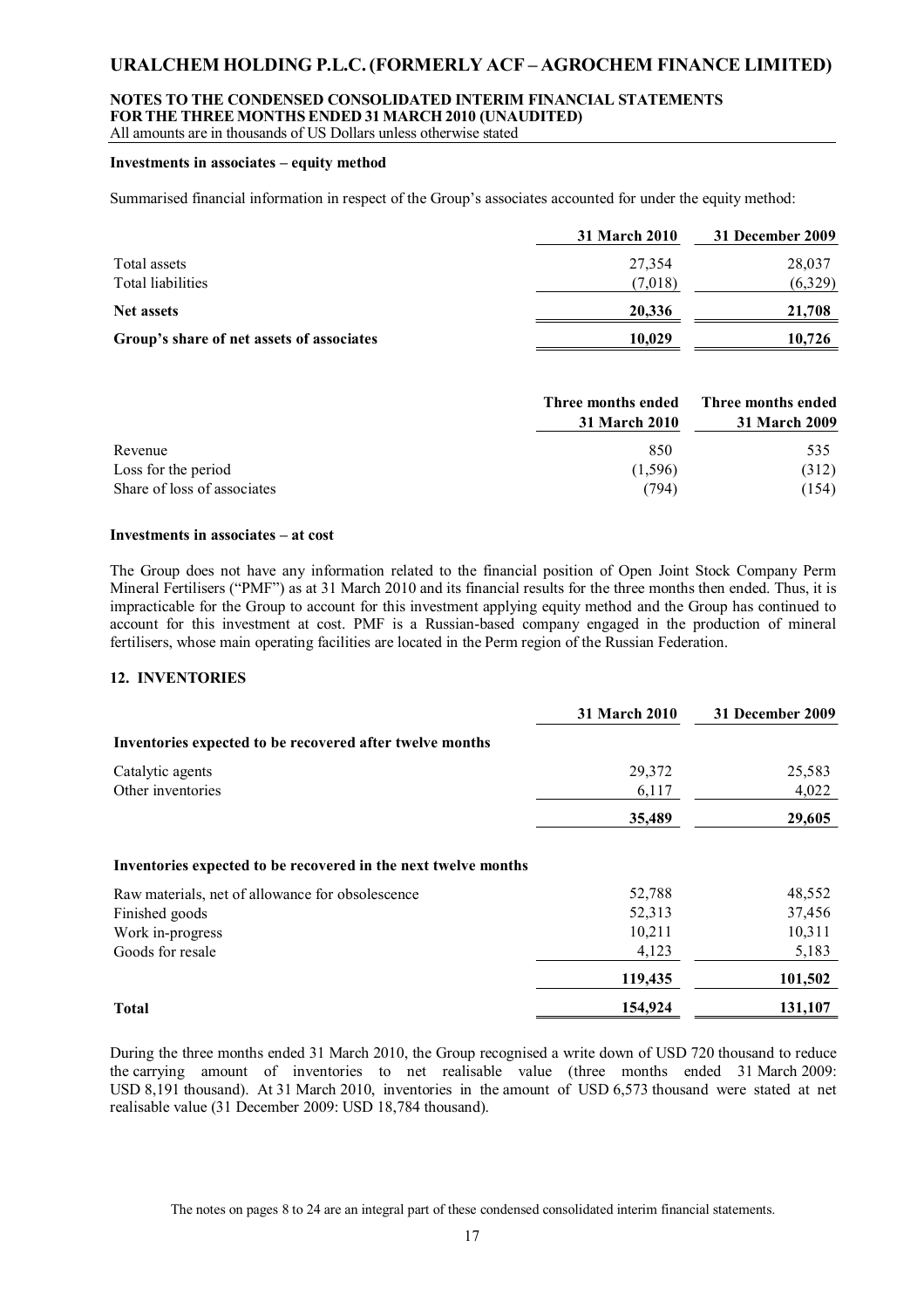#### **NOTES TO THE CONDENSED CONSOLIDATED INTERIM FINANCIAL STATEMENTS FOR THE THREE MONTHSENDED 31 MARCH 2010 (UNAUDITED)** All amounts are in thousands of US Dollars unless otherwise stated

At 31 March 2010, raw materials were presented net of allowance for obsolescence of USD 4,571 thousand (31 December 2009: USD 4,902 thousand). During the three months ended 31 March 2010, the Group recognised a USD 230 thousand (three months ended 31 March 2009: USD 1,078 thousand) and released a USD 561 thousand (three months ended 31 March 2009: USD 945 thousand) allowance for obsolescence of raw materials.

Certain inventories were pledged to secure bank loans and borrowings granted to the Group, as follows:

|                                                          | 31 March 2010 | 31 December 2009 |
|----------------------------------------------------------|---------------|------------------|
| Carrying value of pledged inventories (refer to note 14) | 49.262        | 58,492           |

### **13. SHARE CAPITAL**

|                                 |                | Number of authorised<br>ordinary shares |                | Number of issued<br>ordinary shares |                      |
|---------------------------------|----------------|-----------------------------------------|----------------|-------------------------------------|----------------------|
|                                 | <b>Class A</b> | <b>Class B</b>                          | <b>Class A</b> | <b>Class B</b>                      | <b>Share capital</b> |
| <b>Balance at 31 March 2010</b> | 10,110         | 359,989,890                             | 10.110         | 174,989,890                         | 1,374                |

There were no changes in share capital of the Company during the three months ended 31 March 2010.

Shareholders of Class A and Class B ordinary shares have the same rights, voting powers, preferences and restrictions. Class A ordinary shares have a par value of EUR 1.71 each and Class B ordinary shares have a par value of EUR 0.00515 each.

At 31 March 2010, share capital was fully paid (31 December 2009: USD 18 thousand remained unpaid related to 100 Class A shares and 7,848,751 Class B shares).

### **Earnings/(loss) per share**

Earnings/(loss) per share were calculated by dividing net profit/(loss) attributable to shareholders of the Company for the three months ended 31 March 2010 and 2009 by the weighted average number of ordinary shares in issue during respective period.

### **14. LOANS AND BORROWINGS**

|                                                                                             | <b>31 March 2010</b> | 31 December 2009 |
|---------------------------------------------------------------------------------------------|----------------------|------------------|
| Loans denominated in USD                                                                    | 1,141,918            | 1,149,585        |
| Loans denominated in RUR                                                                    | 254,267              | 262,955          |
| Loans denominated in EUR                                                                    | 10,854               | 8,165            |
| Promissory notes                                                                            | 272                  | 265              |
| <b>Total</b>                                                                                | 1,407,311            | 1,420,970        |
| Less: current portion repayable within twelve<br>months and shown under current liabilities | (528,844)            | (533, 604)       |
| Long-term portion of loans and borrowings                                                   | 878,467              | 887,366          |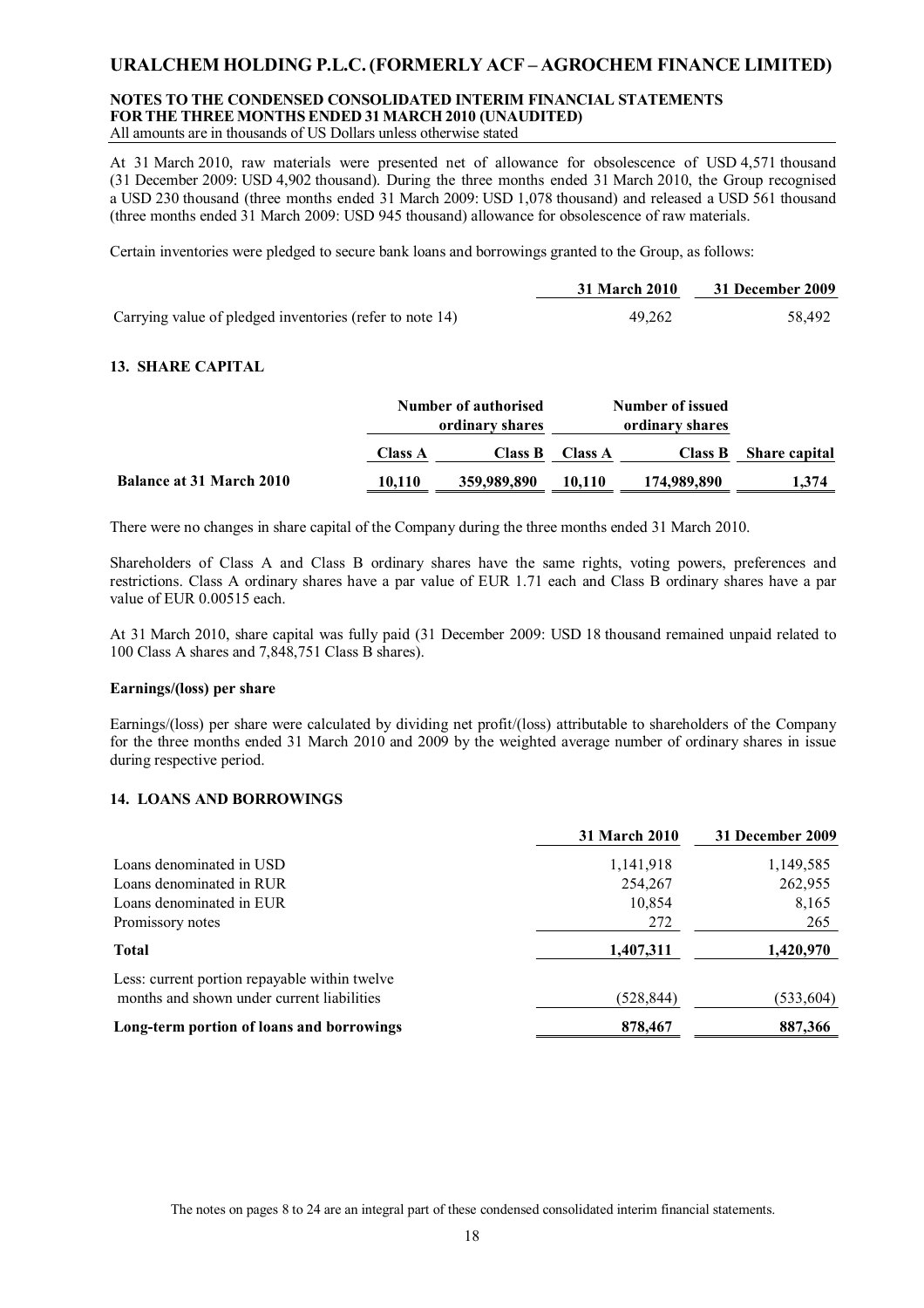## **NOTES TO THE CONDENSED CONSOLIDATED INTERIM FINANCIAL STATEMENTS FOR THE THREE MONTHSENDED 31 MARCH 2010 (UNAUDITED)**

All amounts are in thousands of US Dollars unless otherwise stated

### **Loans denominated in USD**

In February 2010, the Group reached an agreement with UniCredit Bank to extend the repayment of short-term loans in the amount of USD 200,000 thousand from 2010 to 2011. If an initial public offering of UralChem Holding occurs before 31 July 2010 the entire outstanding amount shall be due on 1 March 2011, otherwise, the Group needs to make instalments starting from 31 July 2010 with the final payment due on 1 March 2011. The average interest rate on the loans increased from 6.1% to 6.3%. The commission for loans restructuring amounted to USD 750 thousand and included in interest expense in the consolidated income statement. Related to this refinancing was an increase in the weighted average annual interest rate on these loans from 6.1% to 6.3%.

In March 2010, the Group reached an agreement with Raiffeisen Bank to extend the repayment of short-term loan in the amount of USD 60,000 thousand from 2010 to 2011. The commission for loan restructuring amounted to USD 150 thousand and included in interest expense in the consolidated income statement. The interest rate on this loan did not change.

### **Loans denominated in RUR**

In March 2010, the Group reached an agreement with Sberbank to extend the repayment of USD 70,096 thousand obtained under a revolving credit facility agreement from 2010 to 2011. In accordance with the agreement, the bank provided the Group with a new multi-currency revolving credit facility with a borrowing limit of USD 70,096 thousand. Annual interest rates under this facility vary from 9.0% to 14.5% depending on the currency in which the financing is drawn as compared to the average annual interest rate of 16.0% under the old credit facility. As at 31 March 2010, the Group repaid USD 16,308 thousand of the amount outstanding under the old credit facility. The commission for loan restructuring amounted to 0.5% of the borrowing limit.

Total loans and borrowings were repayable as follows:

|                               | <b>31 March 2010</b> | 31 December 2009 |
|-------------------------------|----------------------|------------------|
| Due within three months       | 147,085              | 166,150          |
| Due from three to six months  | 27,104               | 190,792          |
| Due from six to twelve months | 354,655              | 176,662          |
|                               | 528,844              | 533,604          |
| Due in the second year        | 266,520              | 199,867          |
| Due in the third year         | 343,299              | 317,142          |
| Due in the fourth year        | 268,648              | 370,357          |
|                               | 878,467              | 887,366          |

The Group's bank loans are subject to the restrictive covenants, including but not limited to:

- set-up limits for the total amount of borrowings of certain Group subsidiaries;
- bank approval for any transfer of pledged property;
- set-up limits for the amount of cash collections of certain Group subsidiaries that have to be transferred to the accounts at defined banks;
- proceeds from an Initial Public Offering are required to be used for repayment of bank loans and borrowings; and
- set-up limits for disposal of assets with a carrying value of more than USD 3,406 thousand for the subsidiaries UralChem OJSC and UralChem Management.

All loan agreements have acceleration clauses, allowing the creditors to request early repayment of outstanding amounts in case of non-compliance with these covenants.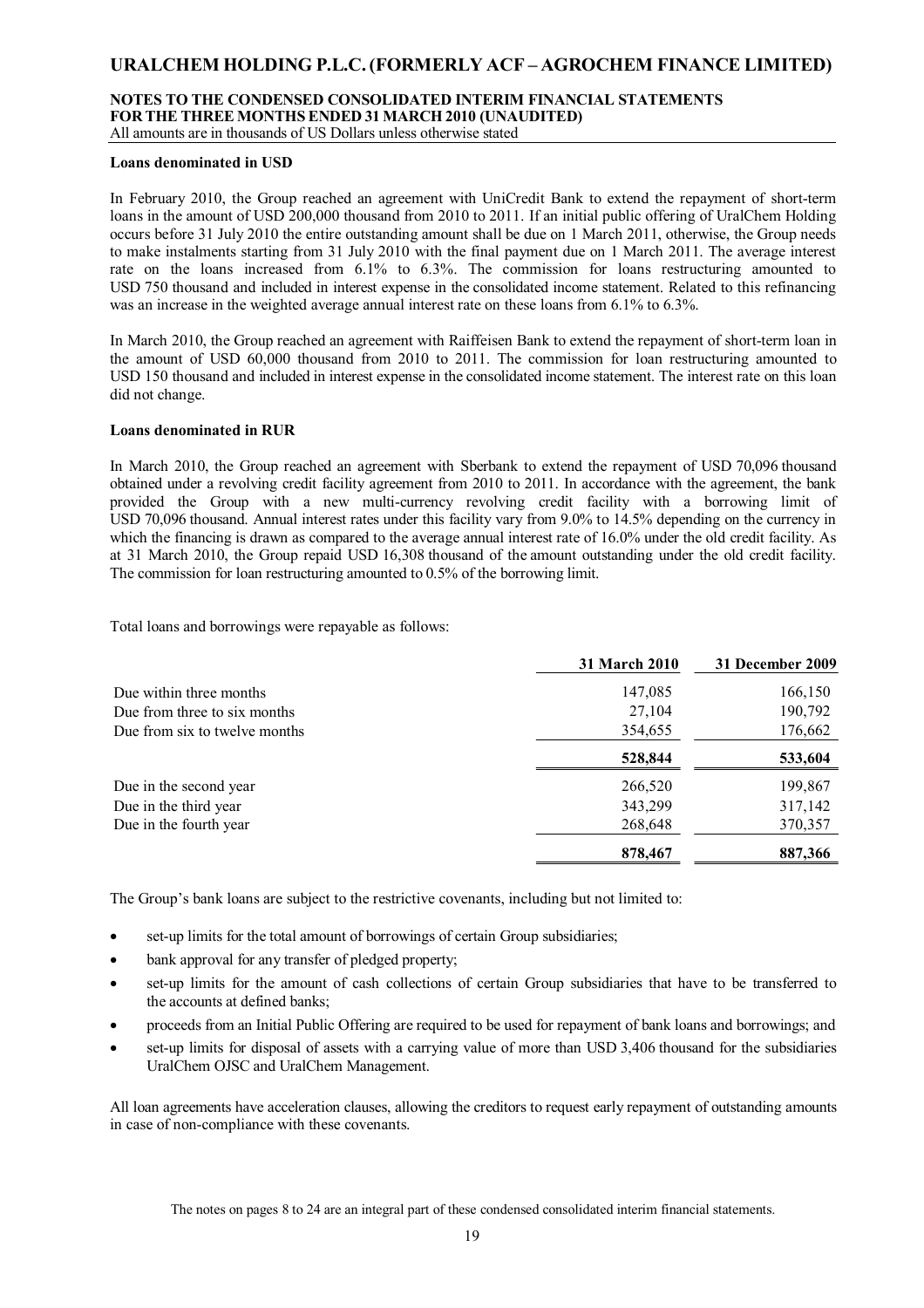### **NOTES TO THE CONDENSED CONSOLIDATED INTERIM FINANCIAL STATEMENTS FOR THE THREE MONTHSENDED 31 MARCH 2010 (UNAUDITED)** All amounts are in thousands of US Dollars unless otherwise stated

### **15. RELATED PARTIES TRANSACTIONS AND OUTSTANDING BALANCES**

Related parties include shareholders, entities under common ownership and control with the Group and members of key management personnel. The Group enters into transactions with related parties in the ordinary course of business for the purchase and sale of goods and services and in relation to the provision of financing arrangements to and from its parent entity or entities under common ownership and control.

The Group had the following outstanding balances with related parties:

|                                                            | 31 March 2010 | 31 December 2009 |
|------------------------------------------------------------|---------------|------------------|
| Parent company of the Group                                |               |                  |
| Loans issued, at amortised cost                            |               | 35,116           |
| Loans and borrowings                                       | (1,102)       | (1,087)          |
| Trade and other payables                                   | (45,326)      | (47, 628)        |
| Entities under common ownership and control with the Group |               |                  |
| Trade and other receivables                                | 4,654         | 4,277            |
| Loans issued, at amortised cost                            | 1,874         | 1,781            |
| Promissory notes of related parties,                       |               |                  |
| at amortised cost                                          | 362           | 351              |
| Trade and other payables                                   | (2,069)       | (2,816)          |

The Group entered into the following transactions with related parties:

|                                                            | Three months ended<br>31 March 2010 | Three months ended<br>31 March 2009 |
|------------------------------------------------------------|-------------------------------------|-------------------------------------|
| Parent company of the Group                                |                                     |                                     |
| Loans issued                                               |                                     | (7, 449)                            |
| Proceeds from repayment of loans issued                    | 18,847                              | 21,815                              |
| Interest income                                            | 75                                  | 4,959                               |
| Interest expense                                           | (38)                                |                                     |
| Entities under common ownership and control with the Group |                                     |                                     |
| Sales of goods and services                                | 9,855                               | 7,449                               |
| Purchases of goods and services                            | (2,277)                             | (3,533)                             |
| Proceeds from repayment of loans issued                    |                                     | 1,110                               |
| Interest income                                            | 39                                  | 60                                  |
| Interest expense                                           |                                     | (53)                                |
| Other income/(expense)                                     | 201                                 | (744)                               |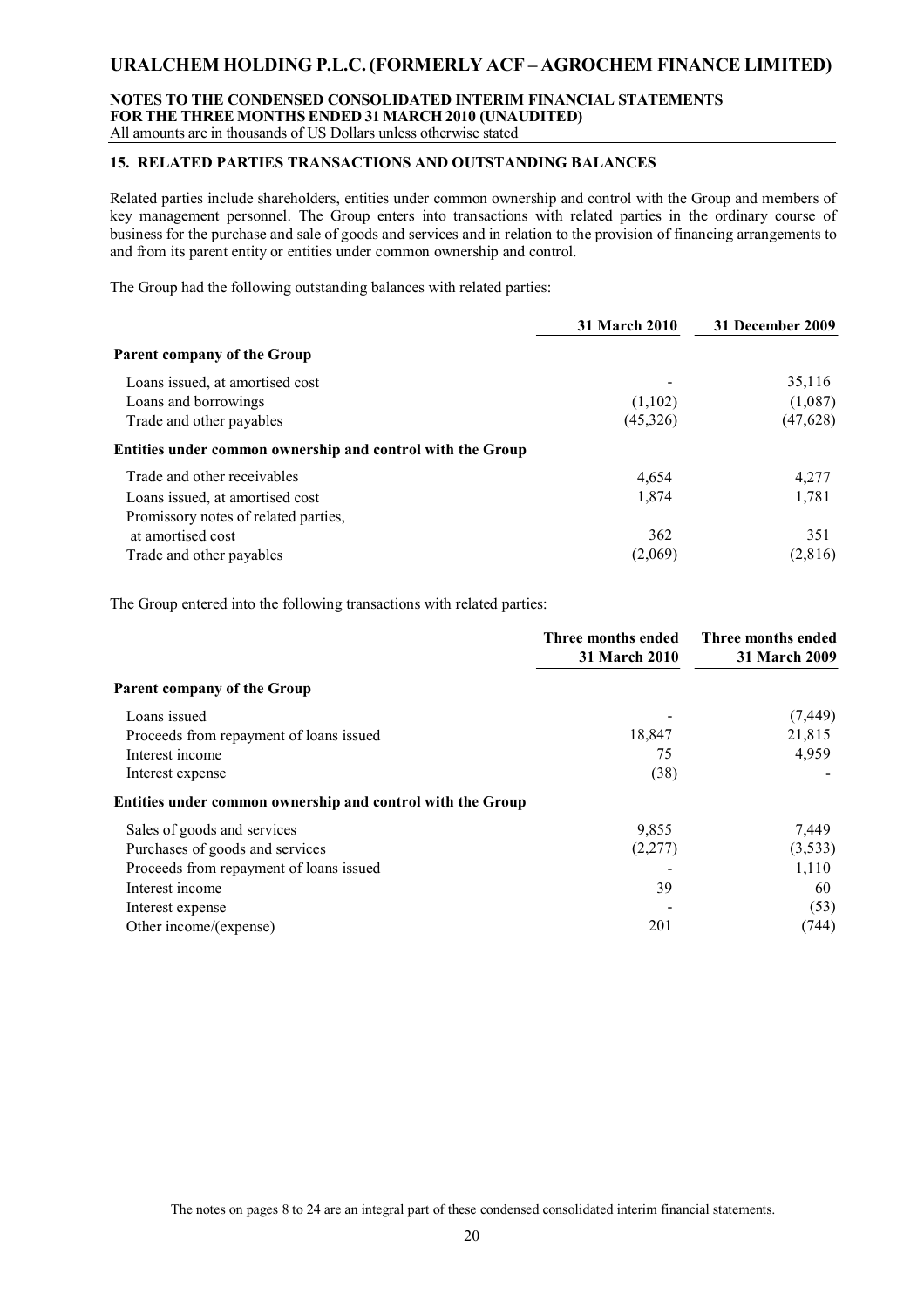# **NOTES TO THE CONDENSED CONSOLIDATED INTERIM FINANCIAL STATEMENTS FOR THE THREE MONTHSENDED 31 MARCH 2010 (UNAUDITED)**

All amounts are in thousands of US Dollars unless otherwise stated

### **Transactions with related parties**

#### *Sale and purchases of goods*

Sales of goods to related parties were made on terms similar to those that were used in transactions with third parties, including average discounts of 3.0% to 5.0% applicable to the Group's largest customers. Sales of services, which mainly consisted of sales of electricity and heat energy, were made at prices established by the Federal Utility Committee, a government regulator responsible for establishing and monitoring the prices on the utility market in the Russian Federation.

Purchases from related parties which primarily included purchases of inventories for production of nitrogen fertilisers were made at market prices plus an insignificant premium of 1.0% to 2.0% as reimbursement for operating expenses of those entities.

### *Loans issued to related parties*

The loans issued to related parties are primarily loans issued to the parent company for financing of its investing activity.

During the three months ended 31 March 2010, the parent company of the Group repaid previously issued loans in the amount of USD 35,116 thousand denominated in USD which were outstanding as at 31 December 2009. These loans used to bear fixed interest rate of 12.0% (31 December 2009: 12.0%) per annum. As at 31 March 2010, loans issued to related parties included an amount of USD 1,874 thousand denominated in RUR (31 December 2009: USD 1,781 thousand). These loans bear fixed interest rate at 11.0% (31 December 2009: 11.0%) per annum.

#### **Compensation of key management personnel**

The compensation of key management personnel of the Group for the three months ended 31 March 2010 comprised salaries and cash bonuses in the amount of USD 1,469 thousand (three months ended 31 March 2009: USD 1,032 thousand), including unified social tax in the amount of USD 311 thousand (three months ended 31 March 2009: USD 91 thousand).

### **16. COMMITMENTS AND CONTINGENCIES**

### **Purchase of natural gas**

In December 2007, the Group entered into binding purchase agreements with Gazprom and Novatek, to purchase defined volumes of natural gas.

Future minimum costs under non-cancellable purchase agreements were as follows:

|                            | <b>31 March 2010</b> | 31 December 2009 |
|----------------------------|----------------------|------------------|
| Due in one year            | 244,419              | 238,856          |
| Due from two to five years | 393,603              | 436,738          |
| <b>Total</b>               | 638,022              | 675,594          |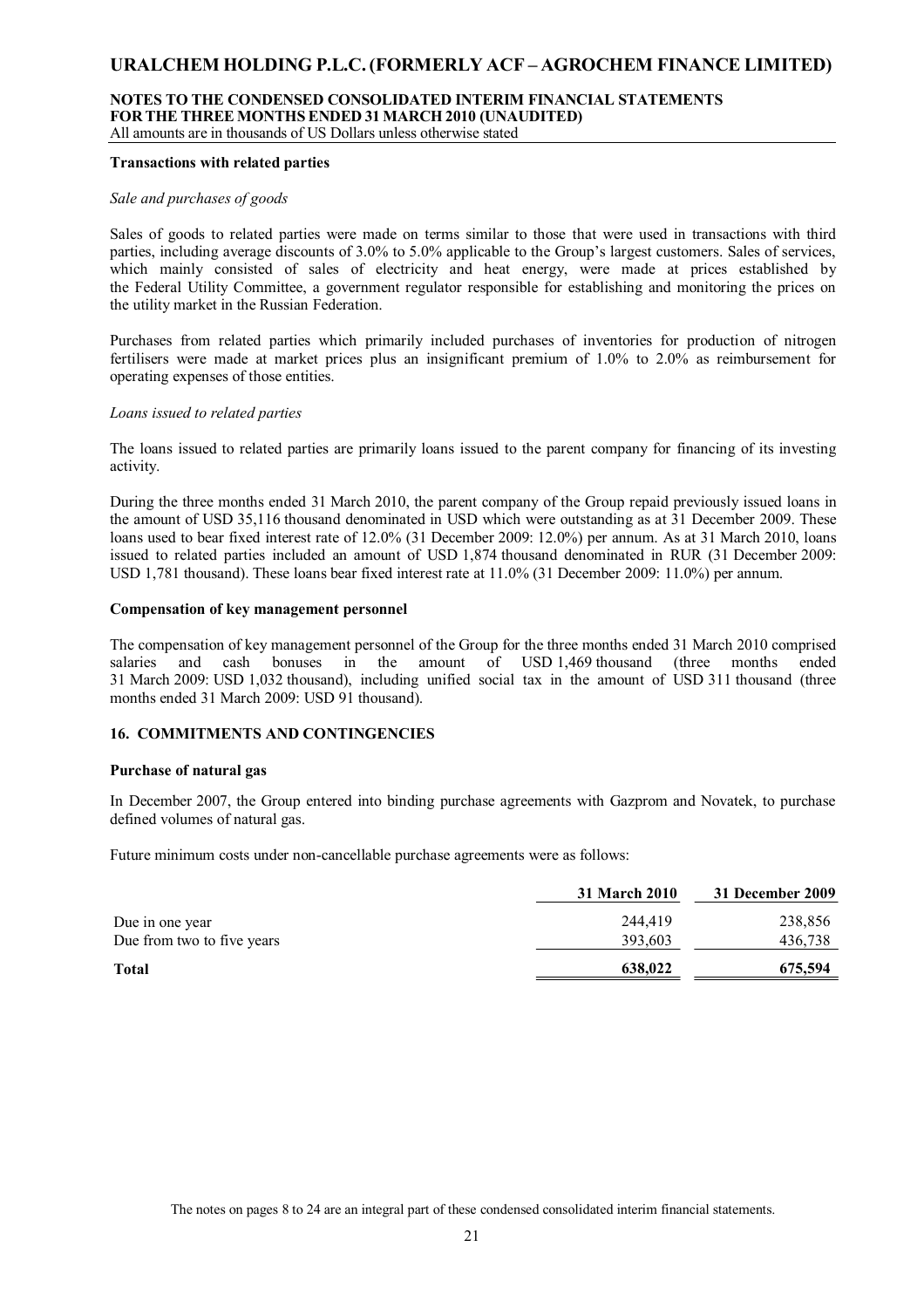# **NOTES TO THE CONDENSED CONSOLIDATED INTERIM FINANCIAL STATEMENTS FOR THE THREE MONTHSENDED 31 MARCH 2010 (UNAUDITED)**

All amounts are in thousands of US Dollars unless otherwise stated

### **Capital commitments**

As at 31 March 2010 the Group's contractual capital commitments for acquisition of property, plant and equipment amounted to USD 9,944 thousand (31 December 2009: USD 13,250 thousand).

#### **Operating leases: Group as a lessee**

The Group leases certain machinery, equipment and office premises. The respective lease agreements have an average life of one to five years with no renewal option at the end of the lease term.

Future minimum rental expenses under non-cancellable operating leases were as follows:

|                            | <b>31 March 2010</b> | 31 December 2009 |
|----------------------------|----------------------|------------------|
| Due in one year            | 26,862               | 18.748           |
| Due from two to five years | 47.404               | 46.840           |
| <b>Total</b>               | 74,266               | 65,588           |

#### **Guarantees issued**

As at 31 March 2009 and 31 December 2009, the Group issued financial guarantees in respect of loans obtained by related and third parties. The total amount of outstanding guarantees issued by the Group was as follows:

|                 | <b>31 March 2010</b> | 31 December 2009 |
|-----------------|----------------------|------------------|
| Related parties | 3,040                | 6,723            |
| Third parties   |                      |                  |
| <b>Total</b>    | 3,051                | 6,736            |

The Group's maximum exposure to credit risk in the event of non-performance by parties to these financial guarantees is limited to the contractual amounts disclosed above. At 31 March 2010 and 31 December 2009 management assessed the risk of non-performance by parties to these financial guarantees as remote.

The loans subject to guarantees have maturities are due in August 2010. Management believes that these loans will be refunded by the borrowers in due course.

#### **Litigation**

The Group has a number of claims and litigation relating to sales and purchases. Management believes that none of these claims, individually or in aggregate, will have a material adverse impact on the Group.

The Group is a party to a corporate dispute with a non-controlling shareholder in VMF relating to the compulsory buyout of the non-controlling share in VMF, following the Group's acquisition of VMF on 6 June 2008. Management believes that the action can be successfully defended and therefore no losses will be incurred.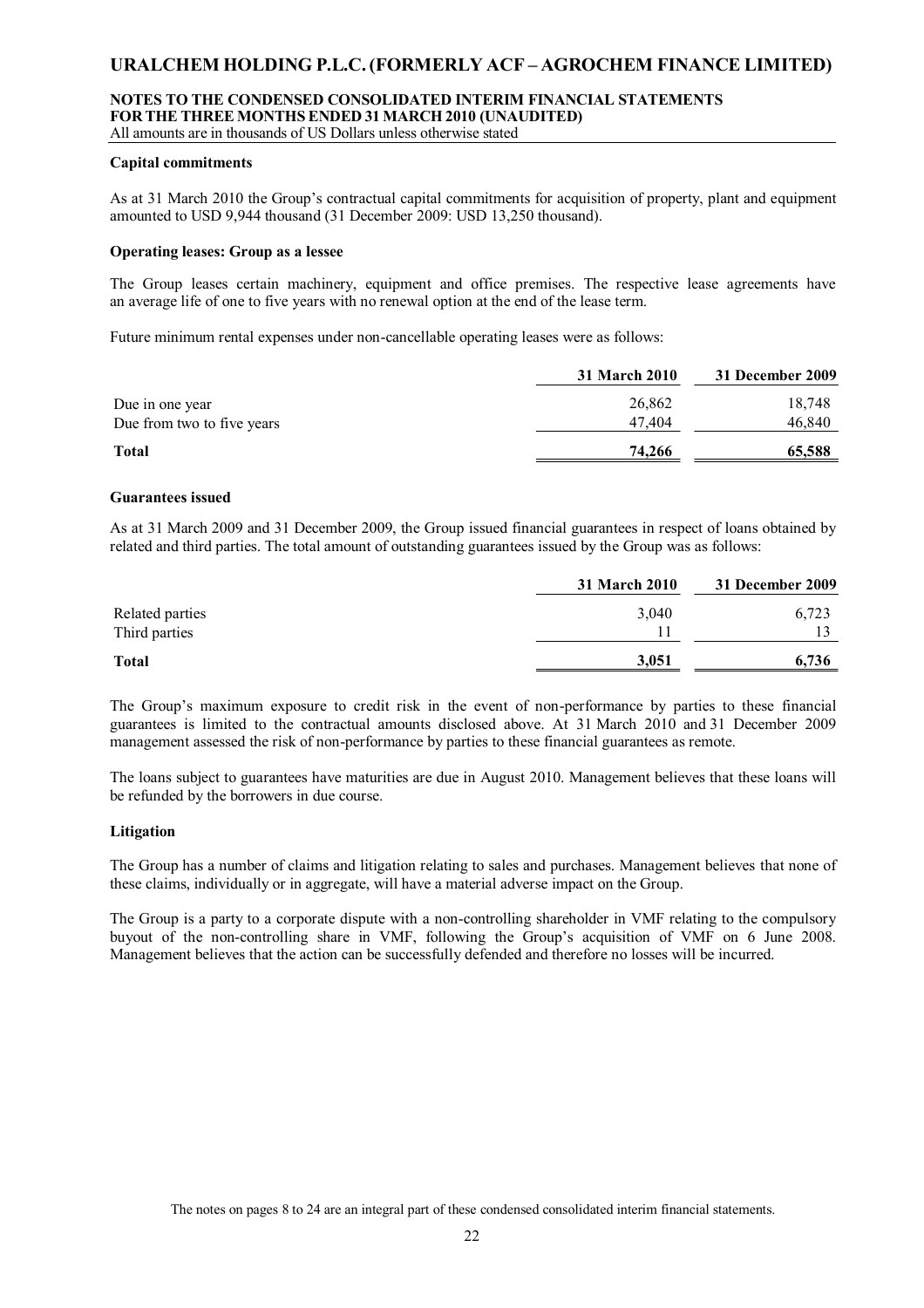# **NOTES TO THE CONDENSED CONSOLIDATED INTERIM FINANCIAL STATEMENTS FOR THE THREE MONTHSENDED 31 MARCH 2010 (UNAUDITED)**

All amounts are in thousands of US Dollars unless otherwise stated

### **Taxation contingencies in the Russian Federation**

The Russian Federation currently has a number of laws related to various taxes imposed by both federal and regional governmental authorities. Applicable taxes include VAT, corporate income tax, UST, together with others. Laws related to these taxes have not been in force for significant periods, in contrast to more developed market economies; therefore, the government's implementation of these regulations is often inconsistent or nonexistent. Accordingly, few precedents with regard to tax rulings have been established. Tax declarations, together with other legal compliance areas (for example, customs and currency control matters), are subject to review and investigation by a number of authorities, which are enabled by law to impose severe fines, penalties and interest charges. These facts create tax risks in Russia that are more significant than typically found in countries with more developed tax systems. Generally, tax declarations remain open and subject to inspection for a period of three years following the tax year.

While management believes that it has adequately provided for tax liabilities based on its interpretation of current and previous legislation, the risk remains that tax authorities in the Russian Federation could take different positions with regard to interpretive issues. This uncertainty may expose the Group to additional taxation, fines and penalties that could be significant.

### **Environmental matters**

The Group is subject to extensive federal, state and local environmental controls and regulations in the regions of the Russian Federation in which it operates. The Group's operations involve the discharge of materials, contaminants and waste water into the environment that could potentially impact on flora and fauna, and give rise to other environmental concerns.

The Group's management believes that its production facilities are in compliance with all current existing environmental legislation in the regions in which it operates. However, environmental laws and regulations continue to evolve.

The Group is unable to predict the timing or extent to which those laws and regulations may change. Such change, if it occurs, may require that the Group modernise technology and upgrade production equipment to meet more stringent standards.

Management of the Group regularly reassesses environmental obligations related to its operations. Estimates are based on management's understanding of current legal requirements and the terms of licence agreements. Should the requirements of applicable environmental legislation change or be clarified and amended, the Group may incur additional environmental obligations.

#### **Russian Federation risk**

The economy of the Russian Federation, while deemed to be of market status, continue to display certain traits consistent with that of an emerging market. These characteristics have in the past included higher than normal inflation, insufficient liquidity of the capital markets, and the existence of currency controls. The continued success and stability of the Russian economy will be subject to their government's continued actions with regard to supervisory, legal and economic reforms.